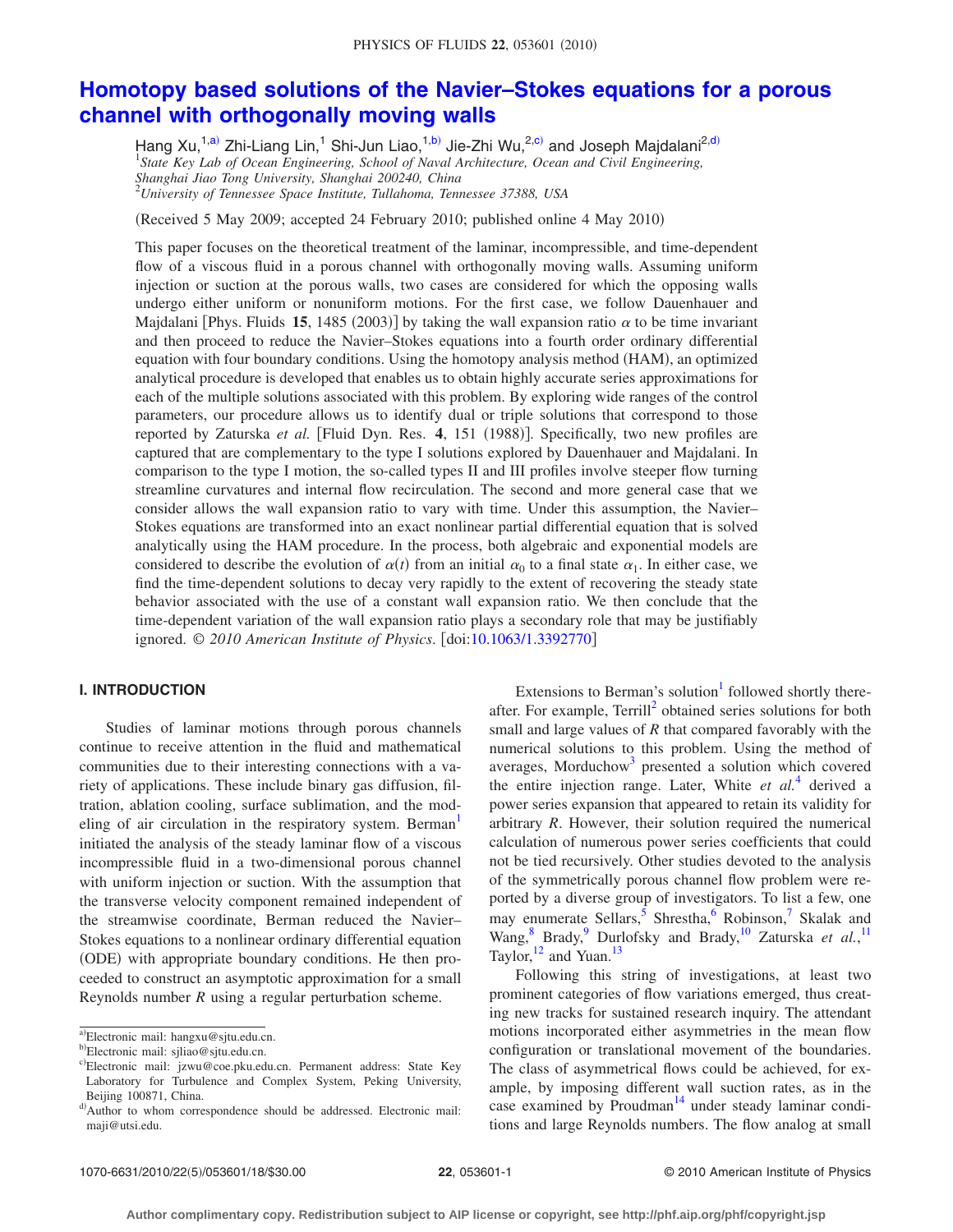*R* was equally investigated by Terrill and Shrestha.<sup>15</sup> Shrestha and Terrill<sup>16</sup> also provided accurate series solutions for large wall injection using the method of inner and outer expansions.

The problem comprising moving boundaries appears to have been initiated by Brady and Acrivos.<sup>17</sup> These researchers obtained an exact solution to the Navier–Stokes equations for the flow in a channel with an accelerating surface velocity. Their work was revisited in the context of a moving porous wall by Watson *et al.*[18](#page-16-17) Watson *et al.*[19](#page-16-18) then combined asymmetry with wall movement in their analysis of the two-dimensional porous channel. Along similar lines, Dauenhauer and Majdalani<sup>20</sup> presented a new similarity solution for the laminar, incompressible, and time-dependent Navier–Stokes equations in the context of a porous channel with expanding or contracting walls. Assuming a constant (or quasiconstant) wall expansion ratio  $\alpha$ , they reduced the Navier–Stokes equations into a self-similar ODE that could be solved numerically. Their approach employed Runge– Kutta integration coupled with a rapidly converging shooting technique to cover a modest range of *R* and wall expansion ratios. Asymptotic solutions for the problem were later provided by Majdalani and  $Zhou<sup>21</sup>$  for moderate-to-large  $R$  and by Majdalani *et al.*[22](#page-16-21) for small *R*. The solution in the context of rocket propulsion is also discussed by Zhou and Majdalani. $^{23}$  As for the stability of these flows, this vital topic was originally addressed by Zaturska *et al.*, [11](#page-16-10) although several illuminating investigations have been carried out by MacGillivray and Lu,<sup>24</sup> Lu,<sup>25</sup> and Cox and King,<sup>26</sup> to name a few.

In this paper, we revisit the porous channel flow problem with regressing walls and solve it using a series expansion approach known as the homotopy analysis method (HAM). This method was developed by  $Liao^{27-31}$  as an improvement over the Adomian decomposition framework. In this context, it was developed for the purpose of obtaining series solutions to strongly nonlinear differential equations. Its implementation involves the introduction of an embedding parameter *q* that permits converting the nonlinear governing equation into a linear equation for  $q=0$ . As q is increased, homotopy ensures that the original nonlinear equation is recovered in the limit of  $q \rightarrow 1$ . As discussed in several articles,<sup>32[–39](#page-17-1)</sup> HAM has been shown to exhibit several distinct advantages over other asymptotic techniques. For example, HAM provides a convenient control parameter  $\hbar$  that helps to ensure series convergence.<sup>[28–](#page-16-28)[31](#page-16-27)</sup> HAM can also be applied with equal level of ease to nonlinear ODEs and partial differential equations (PDEs). This makes it an ideal approach for handling the Dauenhauer–Majdalani PDE considered in this study.

To set the stage, we first revisit the exact similarity equation rendered by Dauenhauer and Majdalani $^{20}$  for the porous channel flow. Given that these investigators were mainly interested in the type I injection and suction solutions that pertained to their application, our analysis will seek to unravel not only the classical type I, but other possible solutions that have been classified as types II and III by Zaturska *et al.*[11](#page-16-10) To this end, an optimal HAM-based approach will be developed with the capability of capturing multiple solutions. This will enable us to obtain multiple solutions under

<span id="page-1-0"></span>

FIG. 1. Coordinate system and characteristic streamlines used to describe the fluid flow pattern.

suction dominated conditions that have not been discussed before. By way of verification, our series approximations will be shown to agree substantially well with the numerically integrated solution described by Dauenhauer and Majdalani.<sup>20</sup>

In seeking further generalization, the Dauenhauer– Majdalani model $^{20}$  will be extended to the case for which the wall expansion ratio  $\alpha$  is no longer constant, but rather a time-dependent variable that transitions from  $\alpha_0$  to  $\alpha_1$ . The corresponding similarity equation is readily turned into a nonlinear PDE that can be solved analytically. While it would be helpful to consider a case for which the channel half-height *a* varies from an initial value  $a_0$  to a final  $a_1$ , such a situation may be considered to be a special case of the model used here. For example, knowing the initial and final heights, one can calculate the average expansion ratio using, for example,  $\dot{a} \approx (a_1 - a_0)/(t_1 - t_0)$ , where  $t_1 - t_0$  represents the time for expansion. Then knowing  $\dot{a}$ , one can calculate  $\alpha_0$  $=$ *a* $a_0$  *v* and  $\alpha_1 =$ *a* $a_1 / v$ , where *v* is the kinematic viscosity.

The basic equations for the channel flow problem with both constant and time-dependent wall expansion ratios are described in Sec. II. In Sec. III, a conventional HAM approach is implemented for the purpose of capturing one of the multiple solutions. This is followed by the presentation of an optimal HAM-based approach that can be used to identify any number of solutions: single, dual, or triple solutions for the case of a constant wall expansion ratio. Therein, results are described and verified through comparisons to the numerical results obtained from the use of the Dauenhauer– Majdalani shooting approach. $^{20}$  In Sec. IV, a HAM-based approach is advanced for the case of a time-dependent wall expansion ratio. Finally, closing remarks and conclusions are given in Sec. V.

### **II. MATHEMATICAL DESCRIPTION**

#### **A. Basic equations**

As shown in Fig. [1,](#page-1-0) the flow to be studied takes place in a two-dimensional rectangular channel bounded by porous walls at  $y = \pm a$ . The walls of the channel undergo either uniform or nonuniform expansion or contraction in the transverse direction. Through the two opposing walls fluid is uniformly injected or extracted at a constant speed  $v_w$ . The gov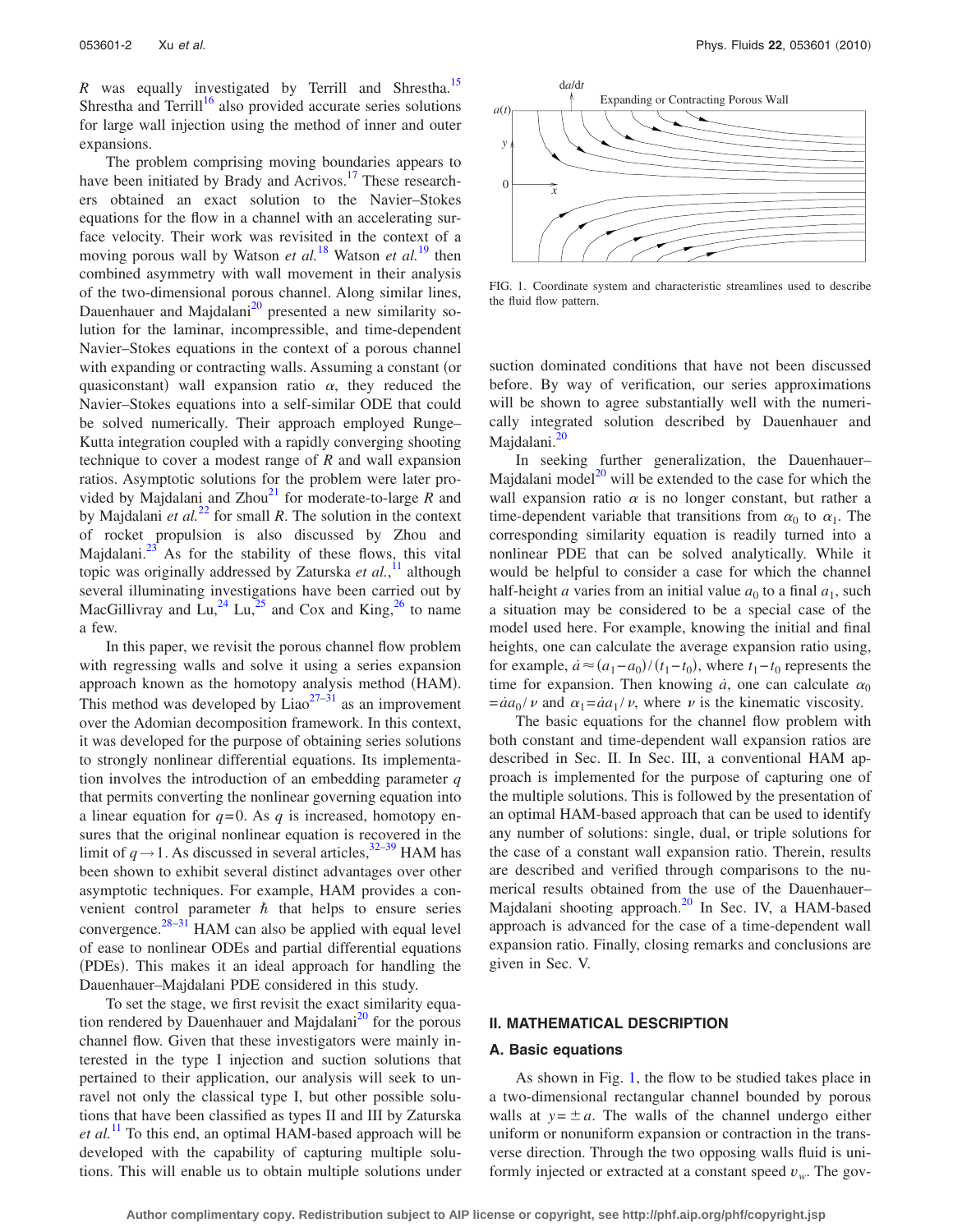erning equations describing the unsteady flow of an incompressible fluid for mass and momentum conservation are

<span id="page-2-0"></span>
$$
\frac{\partial u}{\partial x} + \frac{\partial v}{\partial y} = 0,\tag{1}
$$

<span id="page-2-1"></span>
$$
\frac{\partial u}{\partial t} + u \frac{\partial u}{\partial x} + v \frac{\partial u}{\partial y} = -\frac{1}{\rho} \frac{\partial p}{\partial x} + v \left( \frac{\partial^2 u}{\partial x^2} + \frac{\partial^2 u}{\partial y^2} \right),\tag{2}
$$

<span id="page-2-2"></span>
$$
\frac{\partial v}{\partial t} + u \frac{\partial v}{\partial x} + v \frac{\partial v}{\partial y} = -\frac{1}{\rho} \frac{\partial p}{\partial y} + v \left( \frac{\partial^2 v}{\partial x^2} + \frac{\partial^2 v}{\partial y^2} \right).
$$
 (3)

<span id="page-2-3"></span>These are subject to the following boundary conditions:

$$
u = 0
$$
,  $v = -v_w$ ;  $y = a(t)$ , (4)

<span id="page-2-4"></span>
$$
\frac{\partial u}{\partial y} = 0, \quad v = 0; \quad y = 0,
$$
\n(5)

<span id="page-2-5"></span>
$$
u = 0, \quad v = 0; \quad x = 0,
$$
 (6)

where Cartesian coordinates  $(x, y)$  that are fixed in space are taken, with the *x*-axis extending along the length of the channel and the *y*-axis in the wall-normal direction. Here *u* and *v* denote the velocity components along  $x$ - and  $y$ -axes, and  $\rho$ ,  $p$ ,  $v$ ,  $t$ , and  $v_w$  correspond to the dimensional density, pressure, kinematic viscosity, time, and (crossflow) injection velocity at the wall. Note that Eqs.  $(4)$  $(4)$  $(4)$ – $(6)$  $(6)$  $(6)$  are written in the upper half-domain  $(y \ge 0)$ , thus taking into account symmetry with respect to the midsection plane while assuming an odd function for the wall normal velocity *v* and an even function for the axial velocity *u*.

Using  $\psi$  to denote a stream function such that  $\mu$  $=$  $\frac{\partial \psi}{\partial y}$  and  $v = -\frac{\partial \psi}{\partial x}$ , the continuity equation is automatically satisfied and the vorticity transport equation is readily obtained by taking the curl of the momentum equation. One gets

<span id="page-2-6"></span>
$$
\frac{\partial \zeta}{\partial t} + u \frac{\partial \zeta}{\partial x} + v \frac{\partial \zeta}{\partial y} = \nu \left( \frac{\partial^2 \zeta}{\partial x^2} + \frac{\partial^2 \zeta}{\partial y^2} \right),\tag{7}
$$

<span id="page-2-7"></span>where

 $\epsilon$ 

$$
\zeta = \frac{\partial v}{\partial x} - \frac{\partial u}{\partial y} = -\nabla^2 \psi.
$$
\n(8)

<span id="page-2-8"></span>Substituting the dual transformations<sup>20</sup>

$$
\psi = (\nu x/a)F(\eta, t), \quad \eta = y/a \tag{9}
$$

<span id="page-2-9"></span>into the vorticity transportation equation gives

$$
[F_{\eta\eta\eta} + FF_{\eta\eta} + F_{\eta}(2\alpha - F_{\eta}) + \alpha\eta F_{\eta\eta} - (a^2/\nu)F_{\eta\eta}]_{\eta} = 0,
$$
\n(10)

<span id="page-2-10"></span>which is subject to the four classical boundary conditions

$$
\begin{cases}\n\eta = 0: & F = 0, \quad F_{\eta \eta} = 0, \\
\eta = 1: & F = R, \quad F_{\eta} = 0.\n\end{cases}
$$
\n(11)

Equation ([10](#page-2-9)) describes the unsteady flow of an incompressible fluid in a porous channel. It is presented by White $40$  as one of the new exact Navier–Stokes solutions attributed to Dauenhauer and Majdalani.<sup>20</sup> Here,

<span id="page-2-11"></span>
$$
\alpha = \dot{a}a/\nu \tag{12}
$$

is the wall expansion ratio in which *a* and *a˙* represent the half-height of the channel and its expansion speed; as before,  $\nu$  is the kinematic viscosity and so  $R = v_w a / \nu = A \alpha$  defines the crossflow Reynolds number, with *A* being the injection coefficient. Note that according to our sign convention, a positive *R* refers to injection conditions. More detail is given by Dauenhauer and Majdalani<sup>20</sup> where these steps are systematically developed.

#### **B. Equation for uniform wall expansion**

When the wall expansion ratio  $\alpha$  is constant in time, the function *F* becomes dependent on  $\eta$  and  $\alpha$  instead of  $(\eta, t)$ . One can put  $F_{nt} = 0$  and write

$$
\alpha = \dot{a}a/\nu = \dot{a}_0 a_0/\nu,\tag{13}
$$

<span id="page-2-12"></span>where  $a_0$  and  $\dot{a}_0$  are the initial channel height and expansion rate, respectively. Integrating Eq. ([13](#page-2-12)) with respect to *t* yields

<span id="page-2-13"></span>
$$
a/a_0 = (1 + 2\nu \alpha t a_0^{-2})^{1/2}.
$$
\n(14)

Moreover, given a constant injection coefficient *A*, one can put

$$
\dot{a}/\dot{a}_0 = v_w(t)/v_w(0) = (1 + 2\nu \alpha t a_0^{-2})^{-1/2}.
$$
 (15)

<span id="page-2-14"></span>As shown by Dauenhauer and Majdalani, $^{20}$  an exact selfsimilarity equation emerges for Berman's main characteristic function *F*. After some algebra, one retrieves

<span id="page-2-15"></span>
$$
F_{\eta\eta\eta\eta} + FF_{\eta\eta\eta} + F_{\eta\eta}(3\alpha - F_{\eta}) + \alpha\eta F_{\eta\eta\eta} = 0, \qquad (16)
$$

<span id="page-2-16"></span>with

$$
\eta = 0;
$$
  $F = 0,$   $F_{\eta\eta} = 0;$   $\eta = 1;$   $F = R,$   $F_{\eta} = 0,$  (17)

where  $F$  denotes a sole function of  $\eta$ . For more detail on the mathematical foundations of Eqs.  $(16)$  $(16)$  $(16)$  and  $(17)$  $(17)$  $(17)$ , the reader is referred to Dauenhauer and Majdalani.<sup>20</sup>

#### **C. Equation for nonuniform wall expansion**

Another practical setting corresponds to the case for which the wall expansion ratio  $\alpha$  is not restricted to a constant, but is rather permitted to vary as a function of *t*, namely, from  $\alpha_0$  to  $\alpha_1$ . Letting

<span id="page-2-17"></span>
$$
\beta(t) = \frac{a^2}{\nu},\tag{18}
$$

<span id="page-2-18"></span>it follows that

$$
\alpha(t) = \dot{a}a/\nu = \frac{1}{2}\beta_t(t). \tag{19}
$$

<span id="page-2-19"></span>Then taking into account Eq.  $(12)$  $(12)$  $(12)$ , we can put

$$
\alpha_0(t) = \alpha(0) = \dot{a}_0 a_0 / \nu = \frac{1}{2} \beta_t(0). \tag{20}
$$

If we now consider the hypothetical case for which the injection coefficient *A* is inversely proportional to  $\alpha(t)$ , Eq.  $(10)$  $(10)$  $(10)$  can be reduced to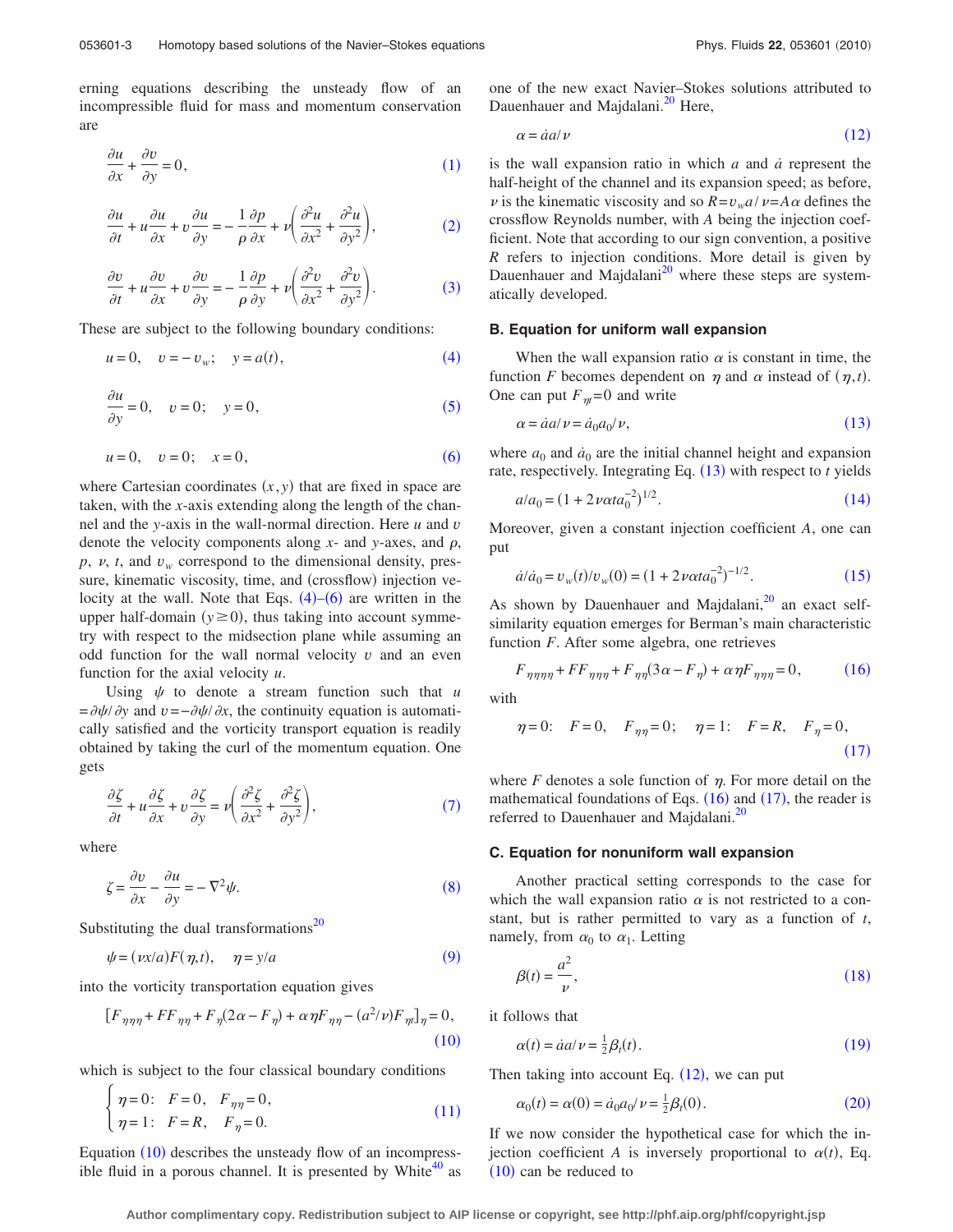<span id="page-3-0"></span>
$$
F_{\eta\eta\eta\eta} + \alpha(t)(\eta F_{\eta\eta\eta} + 3F_{\eta\eta}) + FF_{\eta\eta\eta} - F_{\eta}F_{\eta\eta}
$$

$$
- \beta(t)F_{\eta\eta t} = 0,
$$
 (21)

where  $F = F(\eta, t)$ . This PDE is subject to the same fundamental boundary conditions delineated in Eq.  $(17)$  $(17)$  $(17)$ . Its formulation constitutes another exact reduction of the Navier–Stokes equations that will be discussed in Sec. IV.

# **III. SOLUTIONS FOR CONSTANT EXPANSION RATIOS**

#### **A. Conventional HAM approach**

In this section, we provide an accurate analytical approximation to Eq.  $(16)$  $(16)$  $(16)$ . With the help of HAM, the explicit approximations for  $F(\eta)$  can be specified as

<span id="page-3-1"></span>
$$
F(\eta) = \sum_{m=0}^{M} \phi_m(\eta) = \sum_{m=0}^{M} \sum_{i=0}^{4m+4} \lambda_i^m a_i^m \eta^i,
$$
 (22)

where  $\phi_m(\eta)$  is the so-called *m*th-order homotopy derivative, defined in the Appendix by Eq.  $(A13)$  $(A13)$  $(A13)$ , and the coefficients  $a_i^m$  are given by

<span id="page-3-2"></span>
$$
a_1^m = \chi_m \lambda_1^{m-1} a_1^{m-1} + C_m^1,
$$
\n(23)

<span id="page-3-3"></span>
$$
a_3^m = \chi_m \lambda_3^{m-1} a_3^{m-1} + C_m^3,
$$
\n(24)

<span id="page-3-4"></span>
$$
a_i^m = \lambda_i^{m-1} a_i^{m-1}
$$
  
+ 
$$
\frac{\hbar (e_{i-4}^{m-1} + 3 \alpha c_{i-4}^{m-1} + \chi_{i-3} d_{i-5}^{m-1} + \Upsilon_{i-4}^m + \Omega_{i-4}^m)}{i(i-1)(i-2)(i-3)}
$$
 (25)

<span id="page-3-5"></span>for  $3 < i \leq 4m + 3$ , in which

$$
b_i^m = (i+1)\lambda_{i+1}^m a_{i+1}^m,\tag{26}
$$

<span id="page-3-6"></span>
$$
c_i^m = (i+2)(i+1)\lambda_{i+2}^m a_{i+2}^m,
$$
\n(27)

<span id="page-3-7"></span>
$$
d_i^m = (i+3)(i+2)(i+1)\lambda_{i+3}^m a_{i+3}^m,
$$
\n(28)

<span id="page-3-8"></span>
$$
e_i^m = (i+4)(i+3)(i+2)(i+1)\lambda_{i+4}^m a_{i+4}^m,
$$
\n(29)

<span id="page-3-9"></span>
$$
Y_i^m = \sum_{k=0}^{m-1} \sum_{r=\max\{0, i-4m+4k\}}^{\max\{4k+4, i\}} \lambda_r^k a_r^k b_{i-r}^{m-k-1},
$$
 (30)

<span id="page-3-10"></span>
$$
\Omega_i^m = \sum_{k=0}^{m-1} \sum_{r=\max\{0,i-4m+4k\}}^{\max\{4k+4,i\}} b_r^k c_{i-r}^{m-k-1},\tag{31}
$$

<span id="page-3-11"></span>
$$
C_0^m = C_2^m = 0,\t\t(32)
$$

<span id="page-3-12"></span>
$$
C_3^m = \frac{\hbar^4}{2} \sum_{i=0}^{4m+4} \frac{e_{i-4}^{m-1} + 3\alpha c_{i-4}^{m-1} + \chi_{i-3} d_{i-5}^{m-1} + \Upsilon_{i-4}^m + \Omega_{i-4}^m}{i(i-1)(i-2)(i-3)} - \frac{\hbar^4}{2} \sum_{i=0}^{4m+4} \frac{e_{i-3}^{m-1} + 3\alpha c_{i-3}^{m-1} + \chi_{i-2} d_{i-4}^{m-1} + \Upsilon_{i-3}^m + \Omega_{i-3}^m}{i(i-1)(i-2)},
$$
\n(33)

<span id="page-3-13"></span>
$$
C_1^m = -\sum_{i=0}^{4m+4} \frac{e_{i-4}^{m-1} + 3\alpha c_{i-4}^{m-1} + \chi_{i-3} d_{i-5}^{m-1} + \Upsilon_{i-4}^m + \Omega_{i-4}^m}{i(i-1)(i-2)(i-3)}
$$
  
- C\_3^m, (34)

<span id="page-3-14"></span>
$$
\chi_m = \begin{cases} 0, m = 1, \\ 1, m > 1, \end{cases}
$$
 (35)

<span id="page-3-15"></span>and

$$
\lambda_i^m = \begin{cases} 1, & 1 \le i \le 4m+3, \\ 0, & i < 1 \text{ or } i > 4m+3. \end{cases}
$$
 (36)

<span id="page-3-16"></span>Using the initial guess function given by

$$
\phi_0(\eta, t) = \frac{1}{2}R \quad \eta(3 - \eta^2),\tag{37}
$$

<span id="page-3-17"></span>the first four coefficients are found to be

$$
a_1^0 = \frac{3}{2}R
$$
,  $a_2^0 = 0$ ,  $a_3^0 = -\frac{1}{2}R$ ,  $a_4^0 = 0$ . (38)

At this juncture, the explicit HAM series coefficients are fully determined. Other flow variables such as the velocity, pressure, and vorticity may be readily evaluated from their basic definitions. For example, the vorticity  $\zeta$  may be retrieved from Eq.  $(8)$  $(8)$  $(8)$ , viz.,

<span id="page-3-18"></span>
$$
\zeta = -\nabla^2 \psi = \frac{\partial v}{\partial x} - \frac{\partial u}{\partial y} = -\nu x a^{-3} F_{\eta \eta}.
$$
\n(39)

Other variables are omitted here for the sake of brevity. It may be worth remarking that the convergence of the HAM approximations is guaranteed when the linear operator  $\mathcal{L}$ , the initial guess  $\phi_0(\eta)$ , and the values of the convergencecontrol parameter  $\hbar$  are obtained in accordance with pre-established rules.<sup>28,[29](#page-16-30)</sup> Usually,  $\mathcal{L}$  and  $\phi_0(\eta)$  are constructed based on the solution expression consistent with the nonlinear behavior associated with the problem at hand. In this first section, we use  $\hbar = -1$ . In a later section, we confirm that series convergence is guaranteed for  $\hbar \in \left[-\frac{3}{2}, -\frac{2}{3}\right]$ , albeit not limited to this range exclusively.

In order to test the accuracy of our traditional HAM series approximations with  $\hbar = -1$ , we compare in Figs. [2](#page-4-0)(a) and  $2(b)$  $2(b)$  the HAM solution for the axial velocity, given by  $F'(\eta)/R$ , to the numerical results of Eq. ([16](#page-2-15)). The corresponding curves are evaluated for  $R = \pm 5$  and values of  $\alpha$ ranging from  $-20$  to 5. Clearly, a uniformly consistent agreement with numerics is realized owing, in large part, to the ability of the HAM approximation to capture the true, nonlinear behavior of the solution in the limit of an infinite series.

For the suction driven channel with no wall motion, Zaturska *et al.*<sup>[11](#page-16-10)</sup> showed that one symmetric solution exists for  $R \in [-12.165, 0]$  and three symmetric solutions emerge when  $R \in [-\infty, -12.165]$ . In much the same way, the search for multiple solutions will have to be influenced by both *R* and  $\alpha$ , thus requiring a separate mathematical treatment, as first explained by Dauenhauer and Majdalani. $^{20}$  This treatment will be carried out in Sec. III B. In the interim, the numerical technique used by Dauenhauer and Majdalani<sup>20</sup> will be used to study the emergence of solution multiplicity in suitable ranges of  $\alpha$  and *R*. This is evident in Fig. [3](#page-4-1) where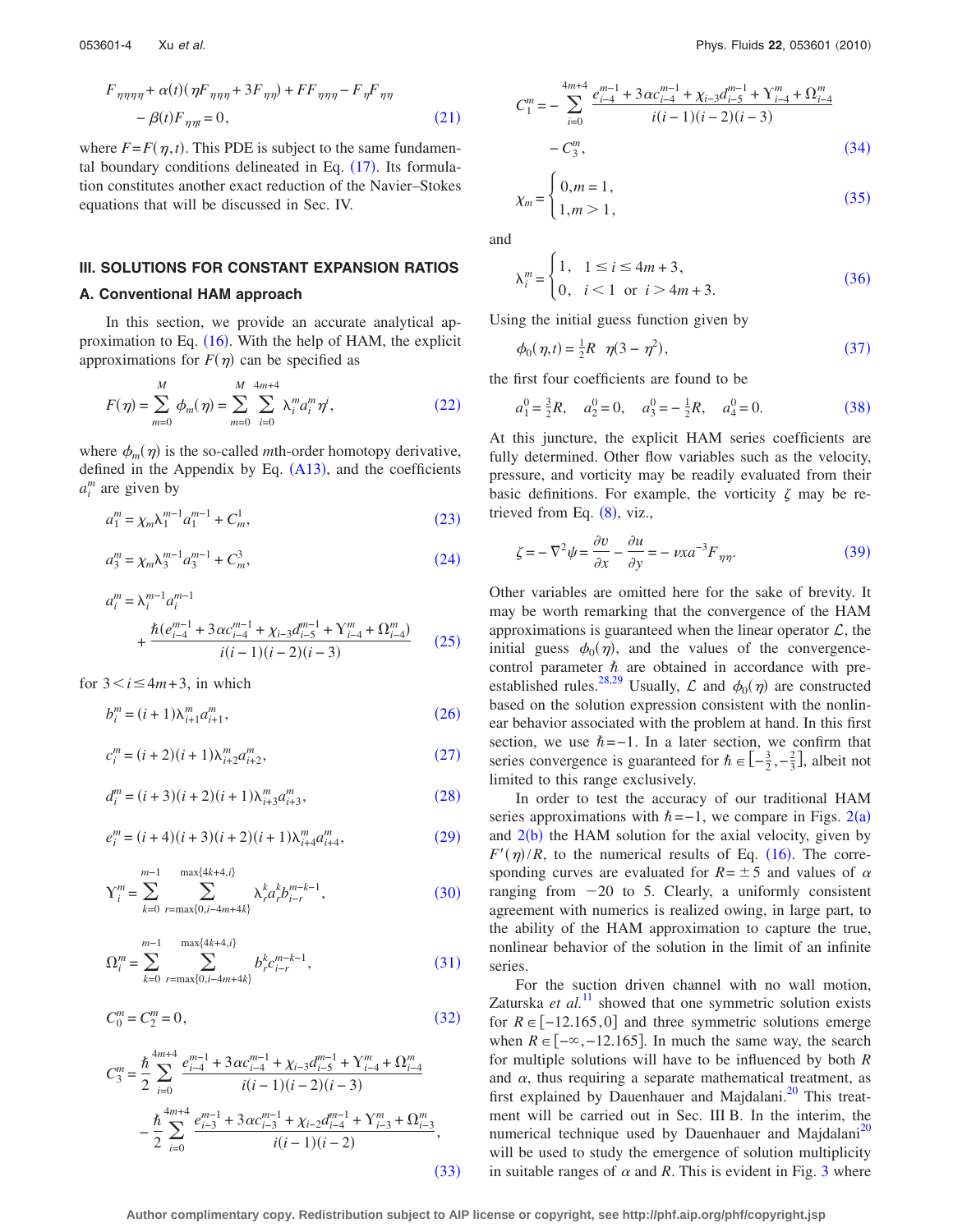<span id="page-4-0"></span>

FIG. 2. Comparison between HAM-Padé approximations (circles) and numerical results (solid lines) for (a)  $R = -5$  and (b)  $R = 5$  over some values of  $\alpha$ .

one particular case is considered (e.g.,  $\alpha = 1$  and  $R = -20$ ) for which three solution branches are seen to coexist. Using the conventional HAM approach, only type I can be predicted, although three types can be projected numerically. This apparent deficiency prompts us to modify the conventional HAM approach to the extent of granting it more generality. As we describe in Sec. III B, the extension will enable us to capture, using analytical series approximations, the three types of mean flow motions that are discussed by Zaturska *et al.*<sup>[11](#page-16-10)</sup> in the case of a nonexpanding wall.

## **B. Optimal HAM approach for multiple solutions**

In what follows, we describe the mathematical steps needed to mold the HAM to the porous channel flow problem with a constant expansion ratio  $\alpha$ . We thus consider the steady PDE given by Eq.  $(16)$  $(16)$  $(16)$  and focus on its multiple solutions.

Note that there exist dual or even triple solutions for some values of  $R$  and  $\alpha$ . In general, multiple solutions can be

<span id="page-4-1"></span>

FIG. 3. Three solutions for  $F'(\eta)/R$  at  $\alpha = 1$  and  $R = -20$ .

elusive even by numerical methods. Here, we provide an analytical framework that enables us to capture these multiple solutions. First, we introduce the transformation

<span id="page-4-2"></span>
$$
F(\eta) = RS(\eta),\tag{40}
$$

<span id="page-4-3"></span>and so, the original equation becomes

$$
S''' + \alpha(\eta S''' + 3S'') + R(SS''' - S'S'') = 0,
$$
\n(41)

<span id="page-4-4"></span>subject to the boundary conditions

$$
S(0) = 0, \quad S''(0) = 0, \quad S(1) = 1, \quad S'(1) = 0,\tag{42}
$$

where the prime denotes a derivative with respect to  $\eta$ . To help identify the multiple solutions that accompany different *R* and  $\alpha$ , we define  $F'(0) = R \gamma$ , where

<span id="page-4-5"></span>
$$
\gamma = S'(0). \tag{43}
$$

Our strategy is guided by the shooting method described earlier.<sup>20</sup> Instead of using the original boundary conditions  $(42)$  $(42)$  $(42)$ , we first apply HAM to secure analytical approximations for Eq.  $(41)$  $(41)$  $(41)$  using an initial value for  $S'(0)$  at the lower end of the domain. We hence take

<span id="page-4-6"></span>
$$
S(0) = 0, \quad S'(0) = \gamma, \quad S''(0) = 0, \quad S(1) = 1, \tag{44}
$$

where  $\gamma$  is not known initially. At the conclusion of the analysis,  $\gamma$  may be determined from the actual boundary condition that must be observed at the upper end of the domain, specifically

<span id="page-4-7"></span>
$$
S'(1) = 0.\tag{45}
$$

At this juncture, the form of the analytical solutions to Eqs.  $(41)$  $(41)$  $(41)$  and  $(44)$  $(44)$  $(44)$  must be posited in terms of suitable functions. Given that Eq.  $(41)$  $(41)$  $(41)$  is defined over a finite domain  $\eta \in [0,1]$ , it is proper to express  $S(\eta)$  in a power series of  $\eta$ . Besides, using Eq. ([41](#page-4-3)) and the boundary conditions  $S(0)=0$  and  $S_{\eta\eta}(0)=0$ , it can be shown that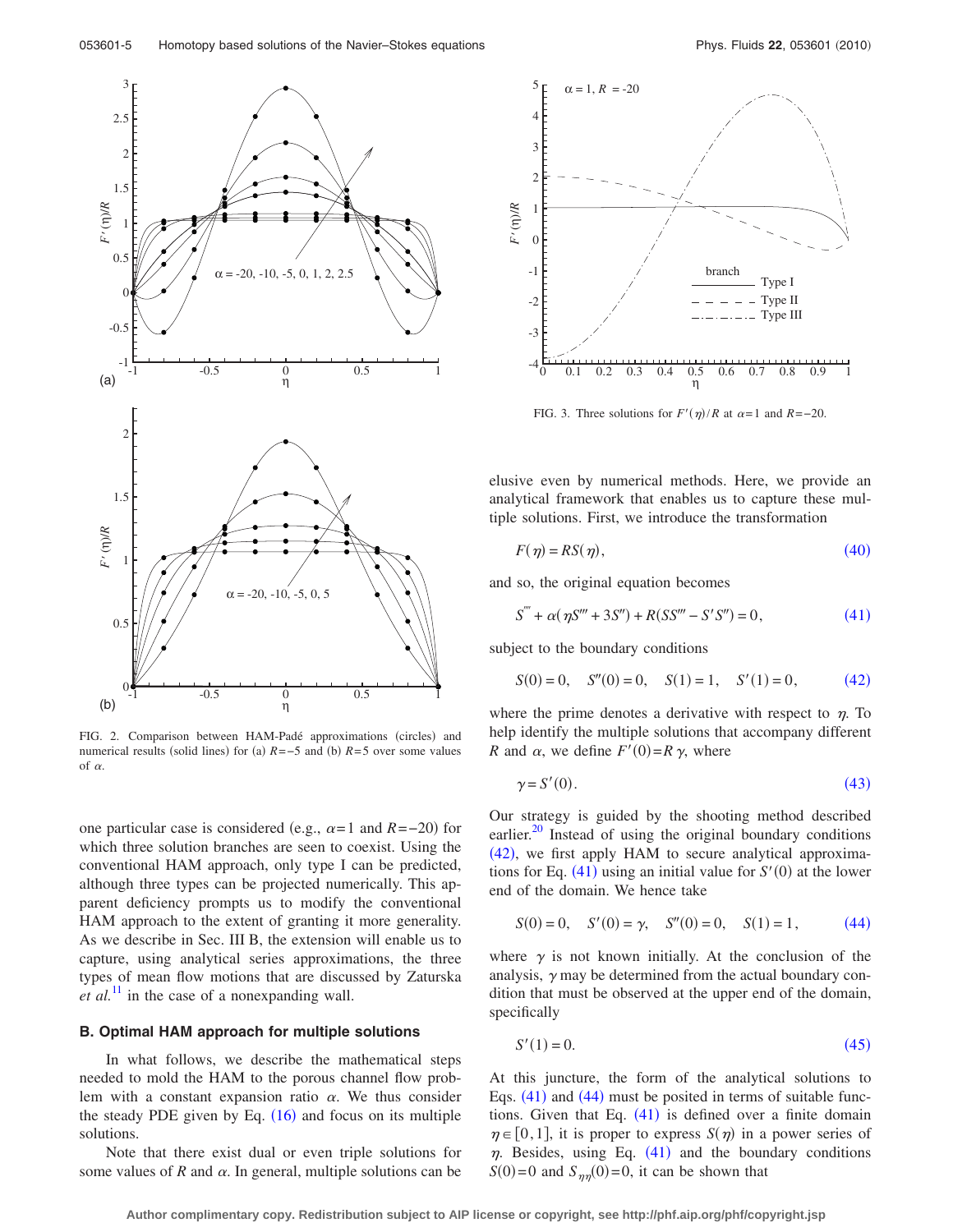<span id="page-5-0"></span>
$$
\left. \frac{d^{2k} S}{d \eta^{2k}} \right|_{\eta = 0} = 0 \quad \text{when } k = 1, 2, 3, .... \tag{46}
$$

<span id="page-5-1"></span>Thus,  $S(\eta)$  may be expressed as

$$
S(\eta) = \sum_{m=0}^{+\infty} B_m \eta^{2m+1},
$$
\n(47)

where the undetermined coefficient  $B_m$  is dependent on  $\alpha$ . Equation  $(47)$  $(47)$  $(47)$  defines what is often referred to as the solution expression for  $S(\eta)$ . According to the homotopy-based approach, one needs to introduce an initial guess function of the form prescribed by Eq.  $(47)$  $(47)$  $(47)$  that still satisfies the problem's boundary conditions. For this reason, we choose, for the case of a constant wall expansion ratio, the following odd polynomial:

<span id="page-5-2"></span>
$$
S_0(\eta) = A_0 \eta + A_1 \eta^3 + A_2 \eta^5. \tag{48}
$$

This initial guess function may be readily made to satisfy the conditions given by Eqs.  $(44)$  $(44)$  $(44)$  and  $(45)$  $(45)$  $(45)$ . The result is

<span id="page-5-3"></span>
$$
A_0 = \gamma, \quad A_1 = \frac{5}{2} - 2\gamma, \quad A_2 = \gamma - \frac{3}{2},
$$
 (49)

<span id="page-5-4"></span>whence

$$
S_0(\eta) = \gamma \eta + \left(\frac{5}{2} - 2\gamma\right) \eta^3 + \left(\gamma - \frac{3}{2}\right) \eta^5. \tag{50}
$$

As with perturbation and traditional nonperturbation methods, HAM transforms a nonlinear problem into an infinite number of linear subproblems. Additionally, HAM provides greater freedom in selecting different base functions that serve to approximate solutions more efficiently. Equally importantly, perhaps, HAM provides the means to ensure the convergence of ensuing series solutions. This is accomplished through the use of the convergence-control parameter -. By way of illustration, we note that, even for the nonlinear ODE, Eq. ([41](#page-4-3)), it is not convenient to employ its entire linear part  $\mathcal{L} = S^{''''} + \alpha(\eta S''' + 3S'')$  as the linear operator. Otherwise, the  $\mathcal{L}=0$  solution would contain the error function erf( $\eta$ ); it would then become exceedingly difficult to retrieve higherorder approximations. This obstacle can be overcome by selecting an auxiliary operator of equal order, in this case, of fourth order, such as

<span id="page-5-5"></span>
$$
\mathcal{L}\Phi = \frac{d^4\Phi}{d\eta^4}.\tag{51}
$$

<span id="page-5-6"></span>This operator has the property

$$
\mathcal{L}(C_0 + C_1 \eta + C_2 \eta^2 + C_3 \eta^3) = 0,
$$
\n(52)

where  $(C_0, C_1, C_2, C_3)$  are integral constants. This linear approximation is sufficient to satisfy the rule of solution ex-pression, Eq. ([47](#page-5-1)). It should be noted that the solution for *S*( $\eta$ ), where  $\eta \in [0,1]$ , represents a mapping operation of  $S: [0,1] \rightarrow (-\infty, +\infty)$ . Instead of solving Eq. ([41](#page-4-3)) directly, we undergo continuous mapping according to

$$
\Phi(\eta;q) : [0,1] \times [0,1] \mapsto (-\infty,+\infty),\tag{53}
$$

<span id="page-5-8"></span>
$$
\Phi(\eta;0) = S_0(\eta), \quad \Phi(\eta;1) = S(\eta). \tag{54}
$$

The mapping operation follows from the zeroth-order deformation equation

<span id="page-5-9"></span>
$$
(1-q)\mathcal{L}[\Phi(\eta;q) - S_0(\eta)] = q\hbar \mathcal{N}[\Phi(\eta;q)],\tag{55}
$$

<span id="page-5-10"></span>which is subject to

$$
\Phi(0;q) = 0, \qquad \frac{\partial \Phi(\eta;q)}{\partial \eta}\Big|_{\eta=0} = \gamma,
$$
\n
$$
\frac{\partial^2 \Phi(\eta;q)}{\partial \eta^2}\Big|_{\eta=0} = 0, \quad \Phi(1;q) = 1.
$$
\n(56)

On the one hand,  $q \in [0,1]$  denotes the embedment parameter mentioned before, while  $\hbar$  alludes to the auxiliary parameter known as the convergence-control parameter.<sup>27</sup> On the other hand,  $\mathcal L$  and  $\mathcal N$  refer to the linear and nonlinear operators based on Eqs.  $(51)$  $(51)$  $(51)$  and  $(41)$  $(41)$  $(41)$ , respectively. The latter is defined by

<span id="page-5-11"></span>
$$
\mathcal{M}\Phi(\eta;q)\big] = \frac{\partial^4 \Phi}{\partial \eta^4} + \alpha \bigg(\eta \frac{\partial^3 \Phi}{\partial \eta^3} + 3 \frac{\partial^2 \Phi}{\partial \eta^2}\bigg) + R \bigg(\Phi \frac{\partial^3 \Phi}{\partial \eta^3} - \frac{\partial \Phi}{\partial \eta} \frac{\partial^2 \Phi}{\partial \eta^2}\bigg).
$$
 (57)

To make further headway, one may evaluate Eq. ([55](#page-5-9)) at both ends of its limiting expressions to deduce

<span id="page-5-12"></span>
$$
\begin{cases}\n q = 0: \quad \mathcal{L}[\Phi(\eta;0) - S_0(\eta)] = 0, \\
 q = 1: \quad \mathcal{N}[\Phi(\eta;1)] = 0; \quad \forall \ \hbar \neq 0.\n\end{cases}
$$
\n(58)

In the above discussion, the initial guess  $S_0(\eta)$ , defined by Eq.  $(50)$  $(50)$  $(50)$ , satisfies the boundary conditions  $(44)$  $(44)$  $(44)$ . Hence, as we track the evolution of  $q$  across the range  $[0,1]$ , the solution of the zeroth-order deformation equation will vary continuously from the initial approximation  $S_0(\eta)$  to the target function *S*( $\eta$ ) that will exactly satisfy Eq. ([44](#page-4-6)). Expanding  $\Phi(\eta; q)$  in the Maclaurin series form with respect to  $q$ , we have

<span id="page-5-13"></span>
$$
\Phi(\eta; q) = S_0(\eta) + \sum_{m=1}^{+\infty} S_m(\eta) q^m,
$$
\n(59)

<span id="page-5-14"></span>where

$$
S_m(\eta) = \frac{1}{m!} \left. \frac{\partial^m \Phi(\eta; q)}{\partial q^m} \right|_{q=0}.
$$
 (60)

Here, the relationship  $\Phi(\eta; 0) = S_0(\eta)$  is used. It should be emphasized that the zeroth-order deformation equation ([41](#page-4-3)) contains the convergence-control parameter  $\hbar$ , which is used to guarantee the convergence of the final series solution. In principle,  $\hbar$  is chosen so that the above series remains convergent at  $q=1$  over the entire domain,  $\eta \in [0,1]$ . Then, using the relationship  $\Phi(\eta; 1) = S(\eta)$ , we obtain the homotopyseries solution

**Author complimentary copy. Redistribution subject to AIP license or copyright, see http://phf.aip.org/phf/copyright.jsp**

<span id="page-5-7"></span>where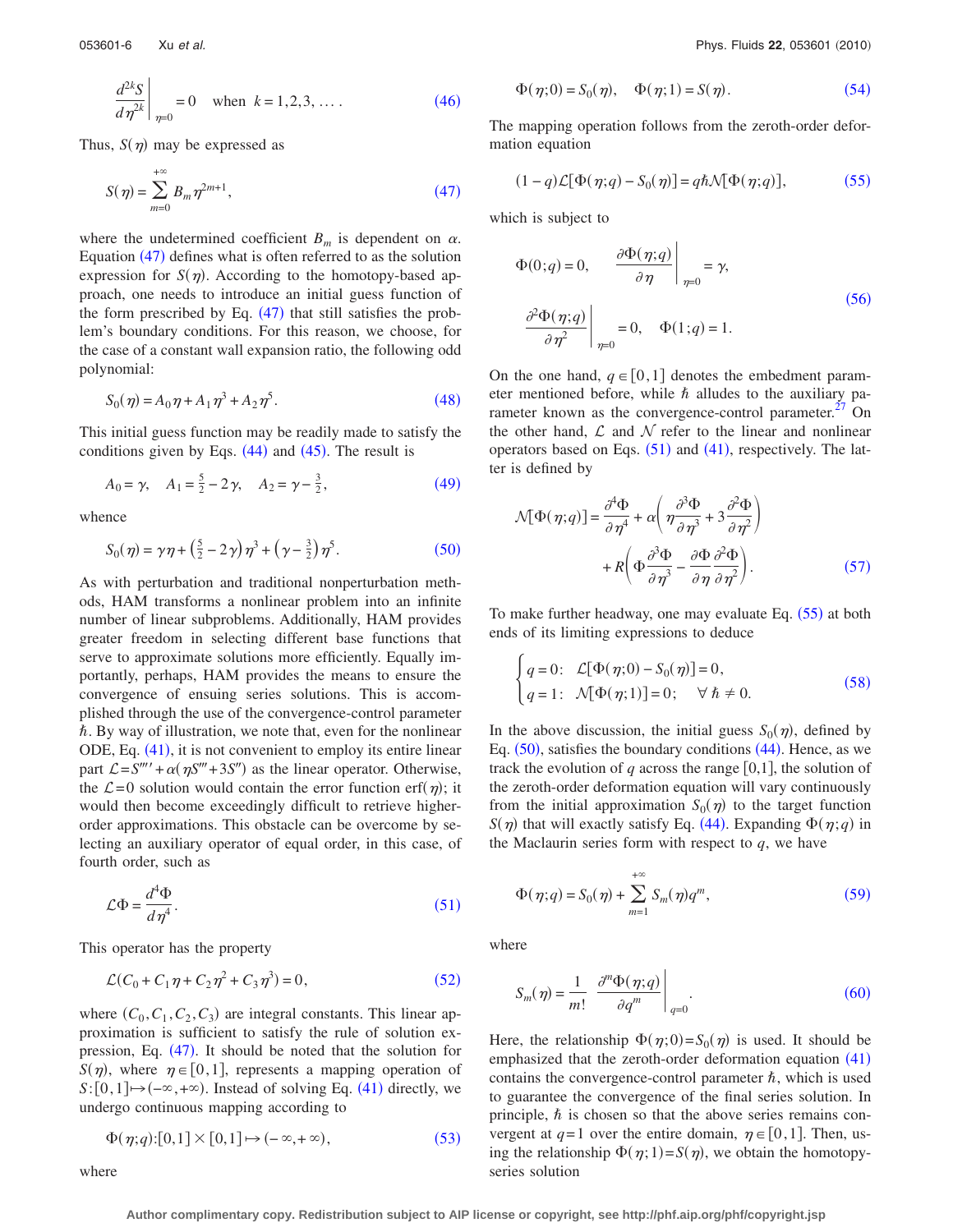<span id="page-6-0"></span>
$$
S(\eta) = S_0(\eta) + \sum_{m=1}^{+\infty} S_m(\eta), \qquad (61)
$$

where  $S_m(\eta)$  is unknown. Its governing equation and related boundary conditions have to be carefully established. To this end, we introduce the vector

<span id="page-6-1"></span>
$$
\vec{S}_m = \{ S_0(\eta), S_1(\eta), S_2(\eta), \dots, S_m(\eta) \}.
$$
 (62)

Differentiating the zeroth-order deformation equation  $(55)$  $(55)$  $(55)$ and the boundary conditions  $(56)$  $(56)$  $(56)$  *m* times with respect to *q*, dividing by  $m!$ , and then setting  $q=0$ , we obtain the so-called *m*th-order deformation equation

<span id="page-6-2"></span>
$$
\mathcal{L}[S_m(\eta) - \chi_m S_{m-1}(\eta)] = \hbar \,\delta_m[S_{m-1}(\eta)].\tag{63}
$$

<span id="page-6-3"></span>Equation  $(63)$  $(63)$  $(63)$  is subject to

$$
\eta = 0;
$$
  $S_m = 0$ ,  $S'_m = 0$ ,  $S''_m = 0$ ;  $\eta = 1;$   $S_m = 0$ , (64)

<span id="page-6-4"></span>where

$$
\chi_m = \begin{cases} 0, & m \le 1 \\ 1, & m > 1 \end{cases} \tag{65}
$$

<span id="page-6-5"></span>and the right-hand-side function  $\delta_m$  is given by

$$
\delta_m[S_{m-1}(\eta)] = S_{m-1}'''' + \alpha(3S_{m-1}'' + \eta S_{m-1}''')
$$
  
+  $R \sum_{n=0}^{m-1} (S_n S_{m-1-n}'' + S_n' S_{m-1-n}'').$  (66)

According to Eq.  $(51)$  $(51)$  $(51)$ , it is straightforward to retrieve a particular solution  $S_m^*(\eta)$  of Eq. ([63](#page-6-2)) by integrating the righthand-side term four times with respect to  $\eta$ , viz.

<span id="page-6-6"></span>
$$
S_m^*(\eta) = \chi_m S_{m-1}(\eta)
$$
  
+  $\hbar \int \int \int \int \delta_m(\vec{S}_{m-1}, \eta) d\eta d\eta d\eta d\eta$ . (67)

The ensuing quadfold integration yields

<span id="page-6-7"></span>
$$
S_m(\eta) = S_m^*(\eta) + C_{m,0} + C_{m,1}\eta + C_{m,2}\eta^2 + C_{m,3}\eta^3 \quad (m \ge 1),
$$
\n(68)

<span id="page-6-8"></span>where the integral constants

$$
C_{m,0} = C_{m,2} = 0, \quad C_{m,1} = -\left. \frac{dS_m^*}{d\eta} \right|_{\eta = 0}, \quad \text{and}
$$
  

$$
C_{m,3} = -C_{m,1} - S_m^*(1)
$$
 (69)

are secured from the boundary conditions in Eq.  $(64)$  $(64)$  $(64)$ . The *M*th-order approximation of  $S(\eta)$  may hence be written as

<span id="page-6-9"></span>
$$
S(\eta) \approx S_0(\eta) + \sum_{k=1}^{M} S_k(\eta). \tag{70}
$$

Note that the above expression incorporates the unknown parameter  $\gamma$ .

The next step is to determine the value of  $\gamma$  that will permit the solution to satisfy the boundary condition  $(45)$  $(45)$  $(45)$  at the upper end of the domain, namely,  $S'(1)=0$ . Substituting the *M*th-order approximation  $(70)$  $(70)$  $(70)$  into Eq.  $(45)$  $(45)$  $(45)$  gives

<span id="page-6-10"></span>
$$
\Gamma_M(\gamma, \hbar) = S_0'(1) + \sum_{n=1}^{M} S_n'(1) = 0,
$$
\n(71)

where  $\Gamma_M$  represents the expanded form of the constrained boundary condition. Using an *M*th-order approximation, we have

<span id="page-6-11"></span>
$$
S_M(\eta) = \sum_{n=0}^{3M+2} A_{M,n}(\alpha, \gamma, \hbar) \eta^{2n+1}
$$
 (72)

<span id="page-6-12"></span>and so

$$
\Gamma_M(\gamma,\hbar) = \sum_{n=0}^{M+1} B_{M,n}(\alpha,\hbar) \gamma^n = 0,
$$
\n(73)

where  $A_{M,n}(\alpha, \gamma, \hbar)$  and  $B_{M,n}(\alpha, \hbar)$  are coefficients of the power series of  $\eta$ . Note that, as long as  $\hbar$  is given, the solutions of Eq.  $(71)$  $(71)$  $(71)$  may be readily obtained.

In our quest for an optimal value of  $\hbar$ , we use a technique that has been shown to produce a fast converging HAM approximation. In principle, the technique seeks to minimize the exact square residual error of Eq.  $(41)$  $(41)$  $(41)$  at the *m*th-order. This quantity is given by

<span id="page-6-13"></span>
$$
\hat{E}_m(\gamma,\hbar) = \int_0^1 \left( \mathcal{N} \left[ \sum_{n=0}^m S_n(\eta) \right] \right)^2 d\eta. \tag{74}
$$

In practice, however, the evaluation of  $\hat{E}_m(\gamma, \hbar)$  tends to be time-consuming. A simpler alternative consists of calculating the averaged square residual error. In this vein, one may seek to minimize the zeroth-order discretization of Eq. ([74](#page-6-13)),

<span id="page-6-14"></span>
$$
E_m(\gamma, \hbar) = \frac{1}{(M+1)} \sum_{k=0}^{M} \left( \mathcal{N} \left[ \sum_{n=0}^{m} S_n(\eta_k) \right] \right)^2, \tag{75}
$$

<span id="page-6-15"></span>where

$$
\eta_k = k \Delta \eta = \frac{k}{M}, \quad k = 0, 1, 2, 3, \dots, M. \tag{76}
$$

Hereafter, a value of  $M=40$  will be used with the purpose of optimization. For traditional problems in which *Em* is only dependent on  $\hbar$ , it is relatively straightforward to seek an optimal value  $\hbar^*$  for which  $E_m$  is minimized. However, for the problem under consideration, the residual error is exacerbated by its dependence on both  $\hbar$  and  $\gamma$ . In fact, both  $E_m(\gamma, \hbar)$  and  $\Gamma_M(\gamma, \hbar)$  contain the two unknowns:  $\gamma$  and  $\hbar$ . So, while the optimal convergence-control parameter  $\hbar^*$  can still be determined from the minimum of  $E_m(\gamma, \hbar)$ , it must be additionally subjected to the algebraic equation ([71](#page-6-10)) needed to secure the boundary value constant  $\gamma$ . For this doubly coupled optimization problem, we let  $(\hbar^*, \gamma^*)$  denote the solution of the algebraic equation  $(71)$  $(71)$  $(71)$ , which corresponds to the minimum of the square residual error. Mathematically, it holds that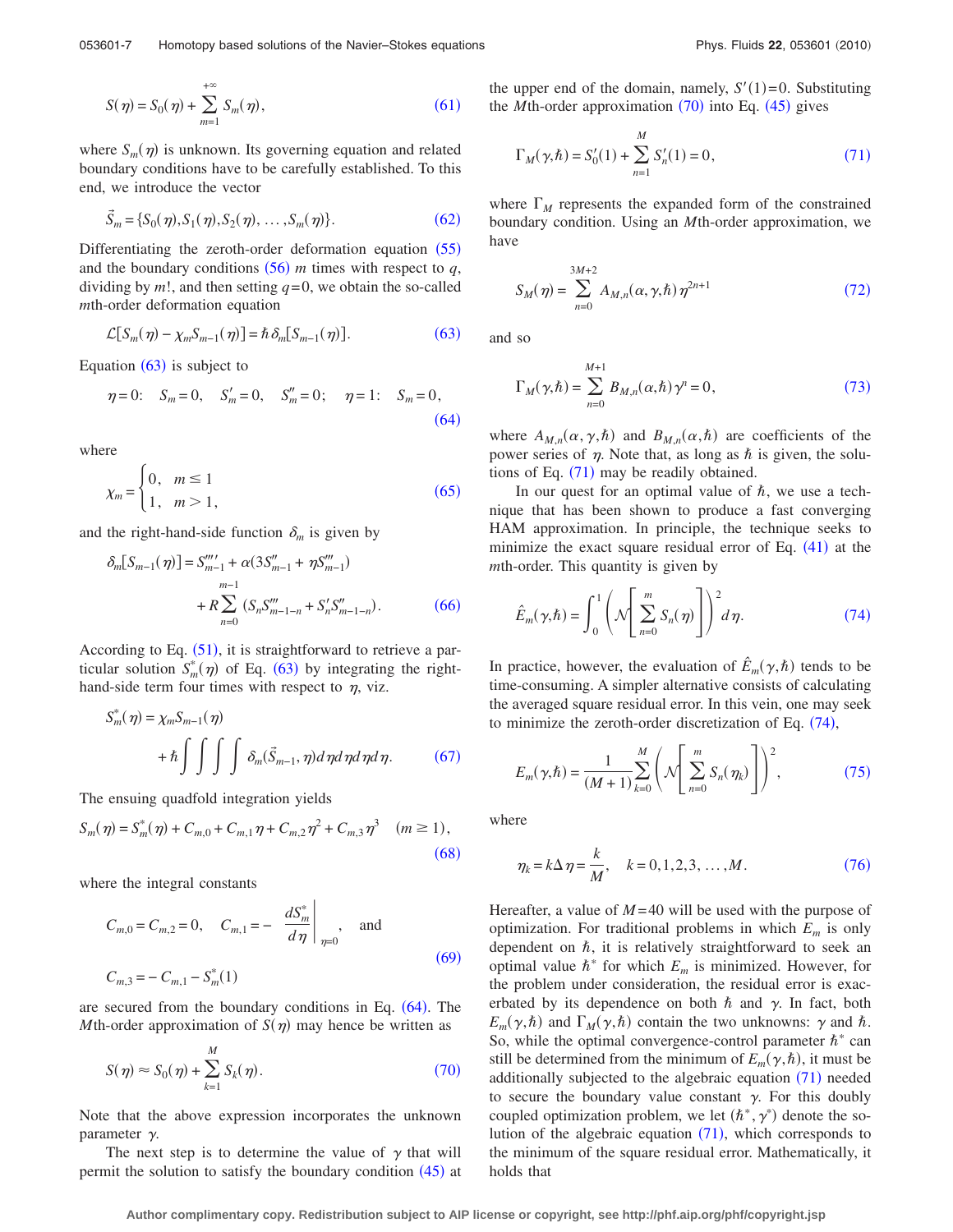<span id="page-7-0"></span>
$$
(\hbar^*, \gamma^*) = \min\{E_m(\gamma, \hbar), \Gamma_m(\gamma, \hbar) = 0\}.
$$
 (77)

For the sake of computational efficiency, the exact square residual error may be replaced by the averaged square residual error  $(75)$  $(75)$  $(75)$ . To identify the optimal approximation in a region  $a \leq \gamma \leq b$ , we take

<span id="page-7-1"></span>
$$
(\hbar^*, \gamma^*) = \min\{E_m(\gamma, \hbar), \Gamma_m(\gamma, \hbar) = 0, a \le \gamma \le b\}.
$$
 (78)

Such an operation may be relegated to symbolic programming with a dedicated "Minimize" command.

Before leaving this section, it may be helpful to remark that Eq.  $(63)$  $(63)$  $(63)$ , the high-order deformation equation represents a linear ODE that is relatively simple to solve. This behavior is contrary to that of Eq.  $(41)$  $(41)$  $(41)$ , the original nonlinear ODE for uniform wall expansion with  $\alpha$ =const. Using homotopy, the Dauenhauer–Majdalani ODE is transferable into an infinite number of linear ODEs that can be solved directly. The ensuing transformations are made possible by the flexibility of the HAM procedure in identifying a simple auxiliary linear operator through which the solution of the high-order deformation equation can be readily obtained. Meanwhile, the socalled convergence-control parameter  $\hbar$  may be optimized to the extent of accelerating or ensuring the convergence of the series approximations. $28\overline{-31,41}$  $28\overline{-31,41}$  $28\overline{-31,41}$  These particular characteristics represent some of the key features that distinguish HAM from other analytical methods.

#### **C. Multiple solutions**

For constant  $\alpha$ , Dauenhauer and Majdalani<sup>20</sup> obtained an exact ODE and provided the steps that can lead to a numerical solution using a fast-converging shooting method coupled with Runge–Kutta integration. They illustrated their results by providing numerical solutions over a modest range of  $R$  and  $\alpha$  that are aligned with the type I family of solutions classified by Zaturska *et al.*[11](#page-16-10) However, solutions of types II and III for the suction case, particularly those leading to internal flow steepening and recirculation, were alluded to but not considered in their article. Later studies by Majdalani and Zhou,<sup>21</sup> Majdalani *et al.*,<sup>[22](#page-16-21)</sup> and Zhou and Majdalani<sup>23</sup> provided closed-form explicit approximations over some limited ranges of suction and injection.

To illustrate how the general HAM approach may be applied, we first consider a special case of  $\alpha = 4$  and *R*=−10. We can sequentially solve up to the *m*th-order deformation equations  $(63)$  $(63)$  $(63)$  and  $(64)$  $(64)$  $(64)$  for  $m=1, 2, 3, \ldots$  We hence retrieve

<span id="page-7-2"></span>
$$
S_1(\eta) = \hbar \left( \frac{\gamma^2}{77} + \frac{3173\gamma}{6930} - \frac{325}{924} \right) \eta^3 - \hbar \left( \frac{3\gamma}{5} - \frac{1}{2} \right) \eta^5
$$
  
+ 
$$
\hbar \left( \frac{2\gamma^2}{21} - \frac{\gamma}{7} + \frac{1}{28} \right) \eta^7
$$
  
- 
$$
\hbar \left( \frac{10\gamma^2}{63} - \frac{55\gamma}{126} + \frac{25}{84} \right) \eta^9
$$
  
+ 
$$
\hbar \left( \frac{5\gamma^2}{99} - \frac{5\gamma}{33} + \frac{5}{44} \right) \eta^{11},
$$
 (79)

<span id="page-7-6"></span>

FIG. 4. Curves of  $\Gamma_m(\gamma, \hbar)$  using a 10th-order HAM approximation  $(m=10)$  in case of  $R = -10$  and  $\alpha = 4$ . Solid line:  $\hbar = -1$ ; dashed line:  $\hbar = -\frac{3}{2}$ ; dash-dotted line:  $\hbar = -\frac{2}{3}$ .

<span id="page-7-3"></span>
$$
S_2(\eta) = S_1(\eta) + \hbar^2 \left( \frac{63\ 355\ \gamma^3}{6\ 432\ 426} - \frac{15\ 323\ 311\ \gamma^2}{192\ 972\ 780} + \frac{159\ 557\ 617\ \gamma}{643\ 242\ 600} - \frac{396\ 889}{2\ 450\ 448} \right)\eta^3 + \cdots. \tag{80}
$$

At the *m*th-order of approximation,  $S_m(\eta)$  contains the unknown convergence-control parameter  $\hbar$  and the unknown variable  $\gamma$  that satisfies the right-hand-side boundary condition connected with Eq.  $(71)$  $(71)$  $(71)$ . At the first- and second-order approximations, Eq. ([71](#page-6-10)) yields

<span id="page-7-4"></span>
$$
\Gamma_1 = \hbar \left( \frac{41}{154} - \frac{421\gamma}{1155} - \frac{116\gamma^2}{693} \right) = 0
$$
 (81)

<span id="page-7-5"></span>and

$$
\Gamma_2 = \hbar \left( \frac{41}{77} - \frac{842\gamma}{1155} - \frac{232\gamma^2}{693} \right) + \hbar^2 \left( \frac{3215}{37128} - \frac{24693629\gamma}{107207100} + \frac{773027\gamma^2}{6432426} - \frac{2033\gamma^3}{153153} \right) = 0, \quad (82)
$$

respectively, up to  $\Gamma_m$ . Thus, the algebraic equation  $\Gamma_m(\gamma, \hbar) = 0$  contains not only the unknown variable  $\gamma$  but also the unknown convergence-control parameter  $h$ . Each zero  $\gamma^*$  of  $\Gamma_m(\gamma^*, \hbar) = 0$  will hence signal the presence of a distinct solution. After determining the number of zeros, a proper choice of  $\hbar$  can be sought for each  $\gamma^*$ . It can thus be seen that the convergence-control parameter  $\hbar$  has no physical meaning besides granting us the freedom to calibrate its value to the extent of optimizing the solution. For example, in case of the tenth-order approximation for *R*=−10 and  $\alpha$ =4, the curves of  $\Gamma_{10}(\gamma,\hbar)$  for  $\hbar = -\frac{3}{2}, -1$  and  $-\frac{2}{3}$  are computed and illustrated in Fig. [4.](#page-7-6) It is interesting that, although  $\Gamma_{10}(\gamma,\hbar)$  curves are sensitive to the value taken by  $\hbar$ , the zeros of the algebraic equation  $\Gamma_{10}(\gamma,\hbar) = 0$  when  $\hbar \in \left[-\frac{3}{2},\right]$  $-\frac{2}{3}$  remain close. They actually become virtually indiscernible as *m* is increased. The zeros appear to be only weakly sensitive to  $\hbar$  despite the existence of two zeros in the re-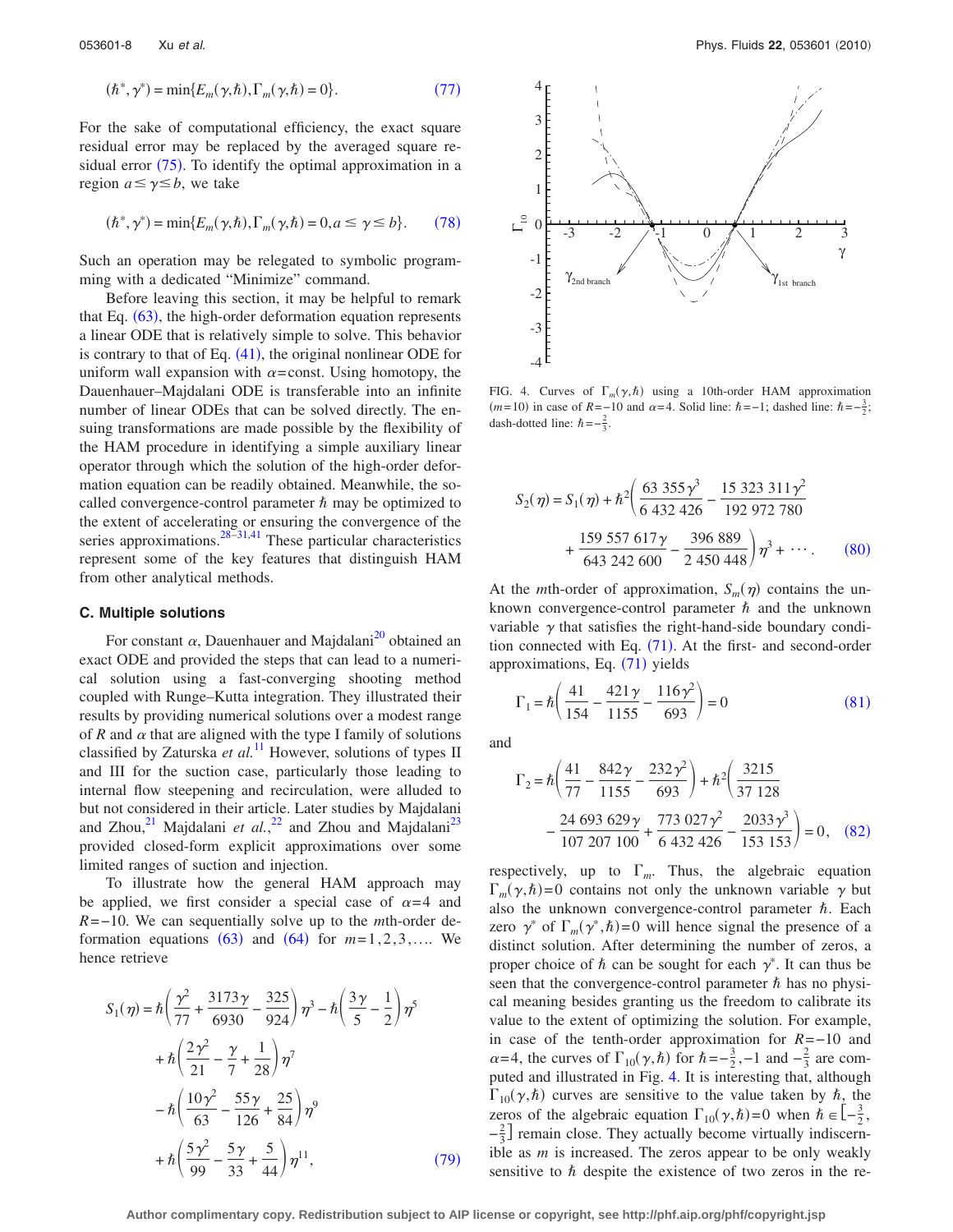<span id="page-8-1"></span>TABLE I. The optimal convergence-control parameter  $h^*$  and the corresponding averaged square residual error for the first  $(\gamma > 0)$  and second solutions ( $\gamma$ <0) in the case of *R*=−10 and  $\alpha$ =4.

|                 | $m$ , order<br>of approximation | $\hbar^*$ | $\gamma^*$  | $E_m(\gamma^*,\hbar^*)$ |
|-----------------|---------------------------------|-----------|-------------|-------------------------|
| First solution  | 1                               | $-0.886$  | 0.577 336   | 32.33                   |
|                 | 5                               | $-1.022$  | 0.609 118   | $5.25 \times 10^{-2}$   |
|                 | 10                              | $-1.727$  | 0.624 117   | $1.37 \times 10^{-3}$   |
|                 | 15                              | $-1.764$  | $0.624$ 840 | $8.07 \times 10^{-5}$   |
|                 | 20                              | $-1.770$  | 0.624 963   | $6.11 \times 10^{-6}$   |
| Second solution | 5                               | $-1.303$  | $-1.23636$  | 2.40                    |
|                 | 10                              | $-1.479$  | $-1.19069$  | 0.11                    |
|                 | 15                              | $-1.515$  | $-1.18851$  | $2.56 \times 10^{-2}$   |
|                 | 20                              | $-1.458$  | $-1.18979$  | $2.26 \times 10^{-4}$   |

gions  $\gamma \in (-2, -1)$  and  $\gamma \in (0, 1)$ . Each of these zeros corresponds to a distinct solution.

At the given order of approximation *m*, the optimal convergence-control parameter  $\hbar^*$  may be determined for the positive solution of  $\gamma \in (0,1)$  by minimizing the averaged square residual error, specifically

$$
(\hbar^*, \gamma^*) = \min\{E_m(\gamma, \hbar), \Gamma_m(\gamma, \hbar) = 0, \gamma > 0\}.
$$
 (83)

<span id="page-8-0"></span>The first and second sets of outcomes obtained for  $\hbar^*$  and  $\gamma^*$ through minimization are cataloged in Table [I](#page-8-1) at different approximation orders. It is clear that as the order of approximation increases, the optimal convergence-control parameter  $\hbar^*$  tends to  $-1.766$  for the first solution, while the attendant  $\gamma^*$  approaches a positive value of approximately 0.625 00. It may be seen that  $E_m(\gamma^*, \hbar^*)$ , the averaged square residual error entailed in this analysis, decreases monotonically as *m* is increased. For the second solution,  $\hbar^*$  tends to  $-1.5$  while  $\gamma^*$  approaches a negative value of  $-1.189$  79. Here, too, the averaged square residual error  $E_m(\gamma^*, \hbar^*)$  decreases monotonically as well.

<span id="page-8-2"></span>For  $R = -10$  and  $\alpha = 4$ , the analytical approximations of  $F_{\eta}(0)/R$  and  $F'''(0)/R$  are listed in Table [II](#page-8-2) for the two solutions at hand. While the set  $F'(0)/R \approx 0.625007$ and  $F'''(0)/R \approx 8.255$  45 corresponds to the first solution, a second set is obtained for the second solution with  $F'(0)/R$ 

<span id="page-8-4"></span>TABLE III. The  $[m, m]$  homotopy-Padé approximation of the first  $(\gamma > 0)$ and second solutions ( $\gamma$ <0) in the case of *R*=−10 and  $\alpha$ =4.

|                |               | First solution | Second solution |           |
|----------------|---------------|----------------|-----------------|-----------|
| m              | F'(0)/R       | F'''(0)/R      | F'(0)/R         | F'''(0)/R |
| $\overline{4}$ | 0.624 478 732 | 8.265 444 222  | $-1.219891$     | 36.010 91 |
| 8              | 0.625 005 336 | 8.255 477 422  | $-1.178465$     | 35.178.78 |
| 12             | 0.625.007.412 | 8.255.446.248  | $-1.190349$     | 35.854.62 |
| 16             | 0.625 007 395 | 8.255 446 127  | $-1.190319$     | 35.854.09 |
| 18             | 0.625 007 396 | 8.255 446 127  | $-1.190319$     | 35.854.11 |
| 20             | 0.625 007 396 | 8.255 446 125  | $-1.190333$     | 35.854 15 |
| 22             | 0.625 007 396 | 8.255 446 124  | $-1.190333$     | 35.854 16 |
| 24             | 0.625 007 396 | 8.255 446 124  | $-1.190333$     | 35.854.16 |

 $\approx$  -1.190 33 and  $F'''(0)/R \approx 35.8542$ . As the order of approximation is increased, the averaged square residual error is seen to decrease monotonically down to  $7.99\times10^{-8}$ ; in the meantime,  $F'(0)/R$  and  $F'''(0)/R$  asymptotically converge to fixed values.

As shown in Fig. [4,](#page-7-6) there also exists a negative solution for  $\gamma \in (-2, -1)$ . At the prescribed order of approximation *m*, the companion parameter  $\hbar^*$  may be determined from

$$
(\hbar^*, \gamma^*) = \min\{E_m(\gamma, \hbar), \Gamma_m(\gamma, \hbar) = 0, \gamma < 0\}.\tag{84}
$$

<span id="page-8-3"></span>The convergence ratio of the homotopy-series solution can be accelerated by means of the so-called homotopy-Padé technique.<sup>27–[31](#page-16-27)</sup> As shown in Table [III,](#page-8-4) the homotopy-Padé technique enables us to identify the convergent approximation  $F'(0)/R \approx 0.625\,007\,396$  and  $-1.190\,323$  for the first and second solutions, respectively. These predictions agree quite well with the numerical values of 0.625 007 4 and  $-1.190$  323 reported for these cases. Note that our analytical projections agree well with those reproduced using Dauenhauer and Majdalani's numerical approach.<sup>20</sup> These are shown in Fig. [5](#page-9-0) where the axial flow velocity is illustrated using the numerical solution alongside a 20th-order HAM approximation. The two featured solutions are acquired using  $\hbar = -\frac{7}{4}, \frac{3}{2}$  at a crossflow Reynolds number of  $R=-10$  and a wall expansion ratio of  $\alpha=4$ . In short, this example illustrates how the homotopy-based approach can

TABLE II. The *m*th-order approximation of the first  $(\gamma > 0)$  and second solutions  $(\gamma < 0)$  in the case of  $R=-10$  and  $\alpha=4$ .

|                 | $\hbar$        | $m$ , order<br>of approximation | F'(0)/R    | F'''(0)/R | $E_m(\gamma, \hbar)$   |
|-----------------|----------------|---------------------------------|------------|-----------|------------------------|
| First solution  | $-\frac{7}{4}$ | 10                              | 0.624 161  | 8.267 56  | $1.51 \times 10^{-3}$  |
|                 |                | 20                              | 0.624 967  | 8.256 03  | $6.55 \times 10^{-6}$  |
|                 |                | 30                              | 0.625 005  | 8.255 48  | $3.68 \times 10^{-8}$  |
|                 |                | 40                              | 0.625 007  | 8.255 45  | $1.81 \times 10^{-10}$ |
|                 |                | 50                              | 0.625 007  | 8.255 45  | $1.11 \times 10^{-12}$ |
| Second solution | $-\frac{3}{2}$ | 10                              | $-1.18995$ | 35.8984   | 0.150                  |
|                 |                | 20                              | $-1.19003$ | 35.8474   | $6.54 \times 10^{-4}$  |
|                 |                | 30                              | $-1.19041$ | 35.8555   | $1.05 \times 10^{-5}$  |
|                 |                | 40                              | $-1.19031$ | 35.8539   | $8.46 \times 10^{-7}$  |
|                 |                | 50                              | $-1.19033$ | 35.8542   | $7.99 \times 10^{-8}$  |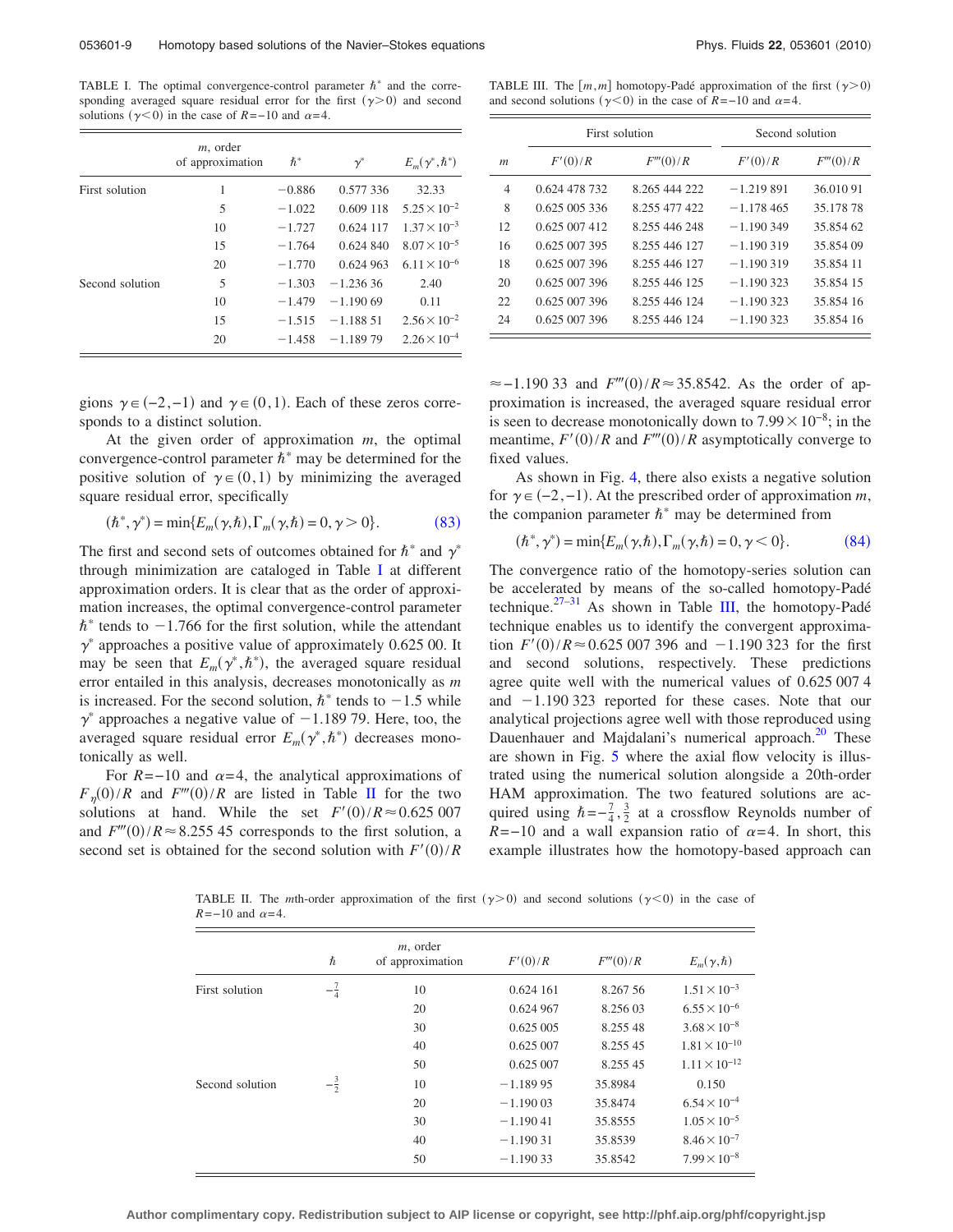<span id="page-9-0"></span>

FIG. 5. Comparison of numerical solutions with the 20th-order HAM approximation for  $F'(\eta)/R$  in case of  $R = -10$  and  $\alpha = 4$ . Symbols: numerical results; dashed line: first solution with  $\hbar = -\frac{7}{4}$ ; solid line: second solution with  $\hbar = -\frac{3}{2}$ .

indeed capture the dual solutions of the nonlinear boundaryvalue problem for channel flows with constant wall expansion.

The present approach is capable of capturing triple roots when three branches of solution arise. A concrete example consists of the case of  $R = -11$  and  $\alpha = 1.5$ . The corresponding curves of  $\Gamma_{10}(\gamma,\hbar)$  at the tenth order of approximation are given in Fig. [6](#page-9-1) using  $\hbar = -1, -\frac{3}{2}$ , and  $-\frac{2}{3}$ . This graph clearly shows that two values of  $\gamma$  emerge near  $-1$  and 0. Besides, it appears that a third solution exists in the region of  $\gamma > 1$ . In the case of  $R = -11$  and  $\alpha = 1.5$ , Eq. ([71](#page-6-10)) produces three solutions near  $-1$ , 0, and  $\gamma > 1$ . In seeking an optimal convergence-control parameter, we carefully bracket our searches within the following intervals:

<span id="page-9-2"></span>(A): 
$$
\min\{E_m(\gamma, \hbar), \Gamma_m(\gamma, \hbar) = 0, -2 < \gamma \le -0.5\},
$$
 (85)

<span id="page-9-1"></span>

FIG. 6. Curves of  $\Gamma_m(\gamma,\hbar)$  using a tenth-order HAM approximation  $(m=10)$  in case of  $R=-11$  and  $\alpha=1.5$ . Solid line:  $\hbar=-1$ ; dashed line:  $\hbar = -\frac{3}{2}$ ; dash-dotted line:  $\hbar = -\frac{2}{3}$ .

<span id="page-9-5"></span>

FIG. 7. Comparison of numerical solutions with the 30th-order HAM approximation of  $F'(\eta)/R$  in case of  $R=-11$  and  $\alpha=\frac{3}{2}$ . Symbols: numerical results; solid line: first solution with  $\hbar = -\frac{5}{3}$ ; dashed line: second solution with  $\hbar = -\frac{5}{3}$ ; dash-dotted line: third solution with  $\hbar = -\frac{3}{4}$ .

<span id="page-9-3"></span>(B): 
$$
\min\{E_m(\gamma,\hbar), \Gamma_m(\gamma,\hbar) = 0, -0.5 < \gamma \le 0.5\},
$$
 (86)

<span id="page-9-4"></span>(C): 
$$
\min\{E_m(\gamma, \hbar), \Gamma_m(\gamma, \hbar) = 0, 0.5 < \gamma \le 4\}.
$$
 (87)

Forthwith, the results of our analysis are posted in Table [IV.](#page-10-0) We find  $\hbar^*$  to be approximately  $-\frac{5}{3}$  for the first and second solutions, and  $-\frac{4}{5}$  for the third. The HAM approximations of  $F'(0)/R$  and  $F'''(0)/R$  associated with these three solutions are listed in Table [V.](#page-10-1) Using the homotopy-Padé technique, we obtain  $F'(0)/R = -1.023\,771\,2$  and 0.169 352 for the first and second solutions, respectively. These values agree very well with the numerical predictions of  $F'(0)/R$ =−1.023 771 and 0.169 353 2 for these two branches. In contrast, we find the third solution to be more difficult to retrieve. This may be attributed to its averaged square residual error remaining  $5.68 \times 10^3$  at the tenth-order approximation and slowly decreasing to  $1.08\times10^{-3}$  at the 60th order (see Table [VI](#page-10-2)). Everywhere, the three analytical approximations of  $F'(\eta)/R$  appear to be in excellent agreement with the numerical predictions shown in Fig. [7.](#page-9-5) This uniformly consistent agreement with numerics is realized owing, in large part, to the ability of the HAM approximation to capture the true, nonlinear behavior of the solution in the limit of an infinite series.

Generally speaking, the numerical identification of all possible solutions associated with nonlinear boundaryvalue problems can require significant effort. For the suction driven channel flow with no wall motion, Zaturska *et al.*[11](#page-16-10) showed that one symmetric solution exists for  $R \in [-12.165, 0]$  and three symmetric solutions emerge when  $R \in [-\infty, -12.165]$ . In the present work, the same types of solutions are captured. Using HAM, dual solutions are returned, for example, in the case of  $R=-10$  and  $\alpha = 4$ , while three distinct solutions are retrieved in the case of *R*=−11 and  $\alpha = 1.5$ . The accuracy of our analytical predictions may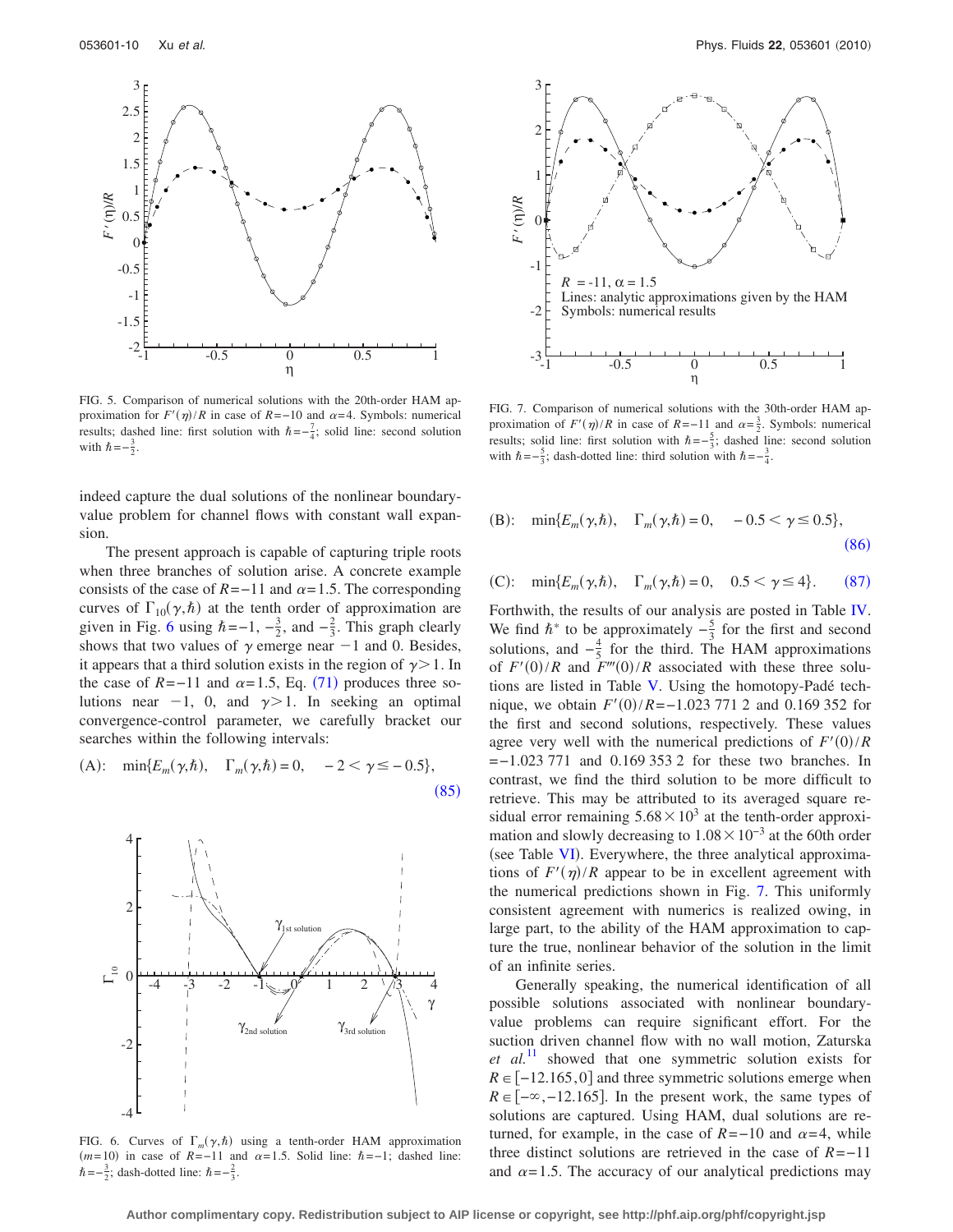<span id="page-10-0"></span>TABLE IV. The optimal convergence-control parameter  $\hbar^*$  and the corresponding averaged square residual error in the case of  $R = -11$  and  $\alpha = 1.5$  for three solutions of  $\gamma^*$ .

|                 | $m$ , order<br>of approximation | $\hbar^*$ | $\gamma^*$ | $E_m(\gamma^*,\hbar^*)$ |
|-----------------|---------------------------------|-----------|------------|-------------------------|
| First solution  | $\overline{4}$                  | $-1.235$  | $-0.98273$ | 11.9                    |
|                 | 8                               | $-1.604$  | $-1.02008$ | 0.153                   |
|                 | 12                              | $-1.561$  | $-1.02275$ | $2.37 \times 10^{-2}$   |
|                 | 16                              | $-1.654$  | $-1.02356$ | $2.49 \times 10^{-4}$   |
|                 | 20                              | $-1.625$  | $-1.02371$ | $1.16 \times 10^{-4}$   |
| Second solution | 6                               | $-1.661$  | 0.21276    | 24.6                    |
|                 | 8                               | $-1.701$  | 0.176 35   | 2.18                    |
|                 | 12                              | $-1.441$  | 0.16688    | $2.40 \times 10^{-2}$   |
|                 | 16                              | $-1.146$  | 0.167 17   | $1.69 \times 10^{-2}$   |
|                 | 20                              | $-1.681$  | 0.169 45   | $5.95 \times 10^{-4}$   |
| Third solution  | 20                              | $-0.951$  | 2.753 98   | 17.3                    |
|                 | 24                              | $-0.859$  | 2.757 36   | 12.2                    |
|                 | 26                              | $-0.940$  | 2.750 98   | 2.70                    |
|                 | 28                              | $-0.881$  | 2.759 36   | 1.09                    |
|                 | 30                              | $-0.875$  | 2.766 89   | 0.37                    |

TABLE V. The *m*th-order approximation of the three solutions in the case of *R*=−11 and  $\alpha = \frac{3}{2}$ .

<span id="page-10-1"></span>

|                 | $\hbar$        | $m$ , order<br>of approximation | F'(0)/R     | F'''(0)/R  | $E_m(\gamma, \hbar)$   |
|-----------------|----------------|---------------------------------|-------------|------------|------------------------|
| First solution  | $-\frac{5}{3}$ | 10                              | $-1.022322$ | 24.270 70  | 0.468                  |
|                 |                | 20                              | $-1.023716$ | 24.285 64  | $1.52 \times 10^{-4}$  |
|                 |                | 30                              | $-1.023769$ | 24.286 28  | $1.60 \times 10^{-7}$  |
|                 |                | 40                              | $-1.023771$ | 24.286 31  | $5.01 \times 10^{-10}$ |
|                 |                | 50                              | $-1.023771$ | 24.286 31  | $1.72 \times 10^{-12}$ |
| Second solution | $-\frac{5}{3}$ | 10                              | 0.166 208   | 10.2842    | 0.67                   |
|                 |                | 20                              | 0.169 384   | 10.2447    | $7.20 \times 10^{-4}$  |
|                 |                | 30                              | 0.169 378   | 10.2449    | $2.19 \times 10^{-5}$  |
|                 |                | 40                              | 0.169 335   | 10.2452    | $9.98 \times 10^{-7}$  |
|                 |                | 50                              | 0.169 354   | 10.2451    | $3.49 \times 10^{-8}$  |
| Third solution  | $-\frac{3}{4}$ | 20                              | 2.779 59    | $-15.6613$ | $3.62 \times 10^{+2}$  |
|                 |                | 30                              | 2.762 18    | $-15.5188$ | $1.49 \times 10^{+1}$  |
|                 |                | 40                              | 2.761 14    | $-15.5128$ | 0.30                   |
|                 |                | 50                              | 2.761 24    | $-15.5134$ | $7.40 \times 10^{-3}$  |
|                 |                | 60                              | 2.761 11    | $-15.5122$ | $1.08 \times 10^{-3}$  |

<span id="page-10-2"></span>TABLE VI. The  $[m, m]$  homotopy-Padé approximation of three solutions in the case of  $R = -11$  and  $\alpha = \frac{3}{2}$ .

|                  | First solution |              | Second solution |            | Third solution |            |
|------------------|----------------|--------------|-----------------|------------|----------------|------------|
| $\boldsymbol{m}$ | F'(0)/R        | F'''(0)/R    | F'(0)/R         | F'''(0)/R  | F'(0)/R        | F'''(0)/R  |
| $\overline{4}$   | $-1.0231621$   | 24.292 585 1 | 0.1668590       | 10.282 860 | .              | .          |
| 8                | $-1.0237700$   | 24.286 379 7 | 0.1679980       | 10.239 451 | 2.815.91       | $-15.8950$ |
| 12               | $-1.0237711$   | 24.286.308.6 | 0.1693601       | 10.245 072 | 2.762 90       | $-15.5284$ |
| 16               | $-1.0237712$   | 24.286.308.8 | 0.169 351 8     | 10.245 026 | 2.761.54       | $-15.5157$ |
| 20               | $-1.0237712$   | 24.286.308.8 | 0.169 353 2     | 10.245 150 | 2.761 13       | $-15.5123$ |
| 22               | $-1.0237712$   | 24.286.308.8 | 0.169 353 1     | 10.245 152 | 2.761 11       | $-15.5123$ |
| 24               | $-1.0237712$   | 24.286.308.8 | 0.169 353 2     | 10.245 151 | 2.761 11       | $-15.5123$ |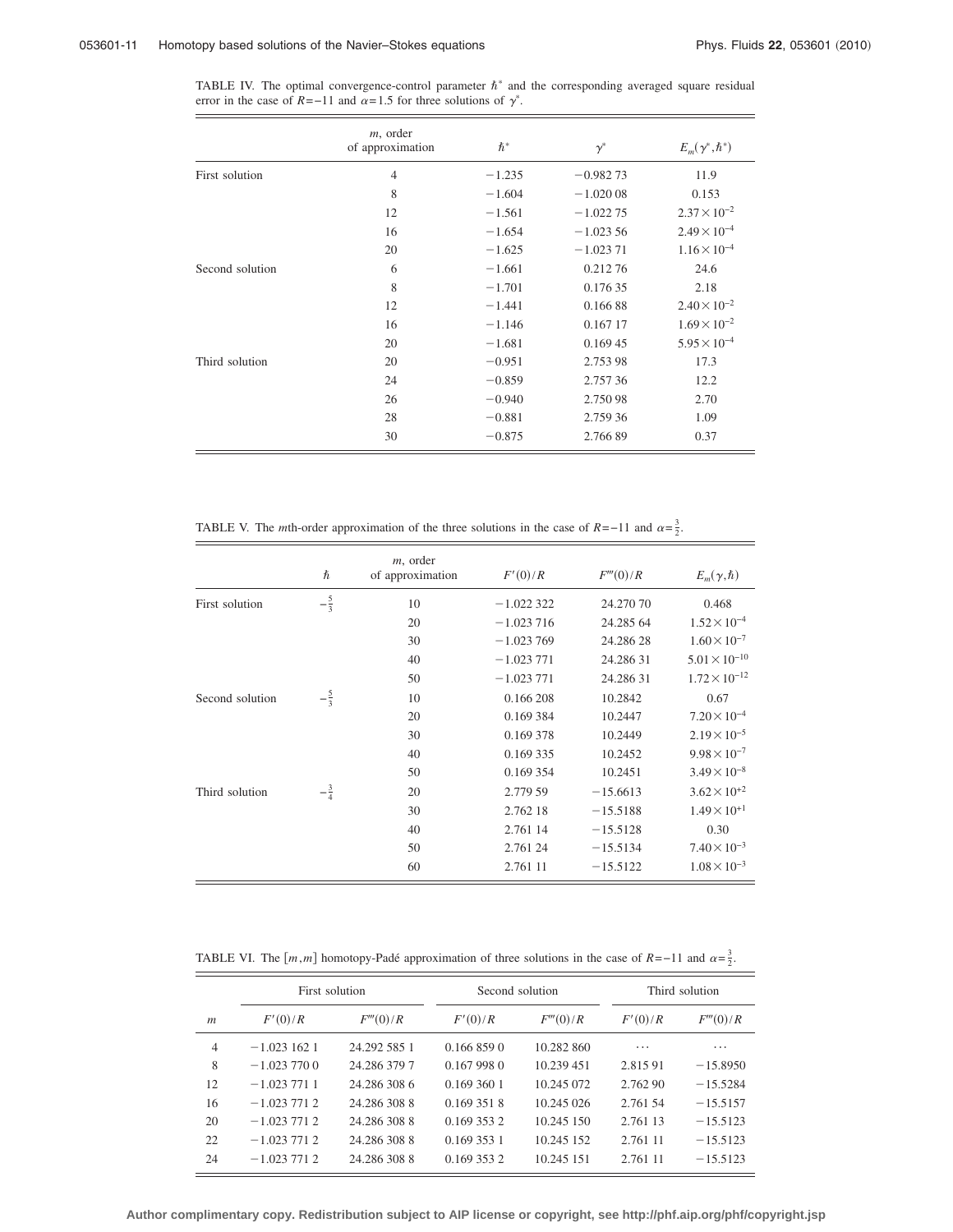<span id="page-11-0"></span>

FIG. 8. Streamline patterns of three types of analytical solutions in case of *R*=−11 and  $\alpha = \frac{3}{2}$ . Solid line: type I solution with *F'*(0)/*R*=2.761 11; dashed line: type II solution with  $F'(0)/R = 0.169$  353 2; dash-dotted line: type III solution with  $F'(0)/R = -1.023$  771 190.

hence be viewed as supportive of the potential application of HAM as a guide, if not alternative, to numerical solutions of nonlinear boundary-value problems, particularly, of those arising in fluid mechanics.

It is clear that our solutions correspond to the three types of mean flow profiles discussed by Zaturska *et al.*[11](#page-16-10) in the case of a stationary porous wall. Due to the striking similarities between our analytical solutions and theirs, we have labeled our branches after theirs. This behavior is expected because the problem related to the porous channel flow with stationary walls should be recoverable from our analysis in the limiting case of  $\alpha = 0$ .

To showcase the flow behavior corresponding to the different branches of solution, fluid streamlines are plotted in Fig. [8](#page-11-0) for  $\alpha = 1.5$  and  $R = -11$ . This graph depicts all three types of solutions and enables us to deduce their fundamental characteristics under conditions conducive of wall suction.

Overall, both types I and II share a similar characteristic; it is possible for the flow drawn at the porous wall to originate from the chamber volume bounded anywhere between  $0 \le r \le 1$ . By way of contrast, it may be seen that the type II profile undergoes faster flow turning above the porous wall, as corroborated by the sharper streamline curvatures depicted in Fig. [8.](#page-11-0) For the type III profile, the fluid removed at the surface may only originate from an annular region that extends over  $\Delta \le r \le 1$ . In the case of a nonexpanding wall  $(\alpha=0)$ , an expression for the inner distance  $\Delta$  of the type III annulus may be determined using a transcendental relation that can be obtained asymptotically for  $R \rightarrow -\infty$ . As shown by Lu, $^{42}$  $^{42}$  $^{42}$  this relation is given by

<span id="page-11-1"></span>
$$
(R\Delta) \exp(-R\Delta) = -\frac{R^8}{2\pi^9 \exp(1)},
$$
\n(88)

where  $R$  is negative for wall suction. Lu's type III solution emerges asymptotically and may be described by the compact trigonometric function,

<span id="page-11-2"></span>
$$
F(y) = -\frac{1-\Delta}{\pi\Delta}\sin\left(\frac{\pi y}{1-\Delta}\right).
$$
 (89)

At this juncture, it may be useful to remark that the curvature disparity between the first two types will gradually vanish with increasing  $|R|$ . This is due to the convergence of the two branches onto a single polynomial expression that is elabo-rately discussed by Robinson<sup>7</sup> and Zaturska et al.<sup>[11](#page-16-10)</sup> Accordingly, the type I and type II branches collapse into the essentially irrotational form,

<span id="page-11-3"></span>
$$
F(y) = y + O(R^{-1}); \quad R \to -\infty.
$$
 (90)

Along similar lines, only one solution is confirmed for small suction with  $R \∈ [−12.165, 0]$ . This is given by

<span id="page-11-4"></span>
$$
F(y) = \frac{1}{2}y(3 - y^2); \quad R \to 0^-.
$$
 (91)

When attention is turned to injection dominated conditions, the unique branch for the small suction case continues to hold as the crossflow Reynolds number undergoes a sign switch. Two asymptotic solutions are known to date and these correspond to either small or large injection Reynolds numbers. According to Berman, $\frac{1}{x}$  the small injection mean flow solution remains identical to the one obtained for small suction, namely,

<span id="page-11-5"></span>
$$
F(y) = \frac{1}{2}y(3 - y^2); \quad R \to 0^+.
$$
 (92)

However, as the crossflow Reynolds number is increased, a trigonometric solution emerges, specifically

<span id="page-11-6"></span>
$$
F(y) = \sin(\frac{1}{2}\pi); \quad R \to +\infty.
$$
 (93)

Equation  $(93)$  $(93)$  $(93)$  for the large injection case has often been termed "Taylor's profile" due to its relevance to several technological applications that encompass paper manufacture and both solid and hybrid propellant gas dynamics.

Before leaving this subject, it may be instructive to remark that, at first, we have initiated our analysis by exploring the type I HAM solutions for which  $F(y) = \frac{1}{2}y(3-y^2)$  represents a valid initial approximation for the problem targeted by Dauenhauer and Majdalani.<sup>20</sup> We have then extended our analysis by uncovering the additional types II and III without changing the initial guess function. We have thus significantly broadened the range of applicability of analytical representations for the types II and III branches beyond those achieved asymptotically in previous studies. These include several asymptotic solutions developed by Majdalani and co-workers<sup>21[–23](#page-16-22)</sup> over some special ranges of *R* and  $\alpha \neq 0$ . It must be borne in mind, however, that the types II and III branches of solutions are expected to be mostly unstable according to the projections made by Zaturska *et al.*, [11](#page-16-10) Lu *et al.*,<sup>[25](#page-16-24)</sup> and MacGillivray and Lu.<sup>24</sup>

As we explore wider ranges of  $\alpha$  and  $R$  using our HAM-based approach, we find that when −10.727 376*R* −8.704 297 0, dual solutions are possible for some values of  $\alpha$ . In this situation, when the values of  $F'(0)$  are plotted versus  $\alpha$  in a range of *R*, a closed circle is formed, as shown in Fig. [9.](#page-12-0) Our analytical solutions agree with the numerical results given by the shooting integration method. Specifically, the value of  $F'(0)$  shown on the graph corresponds to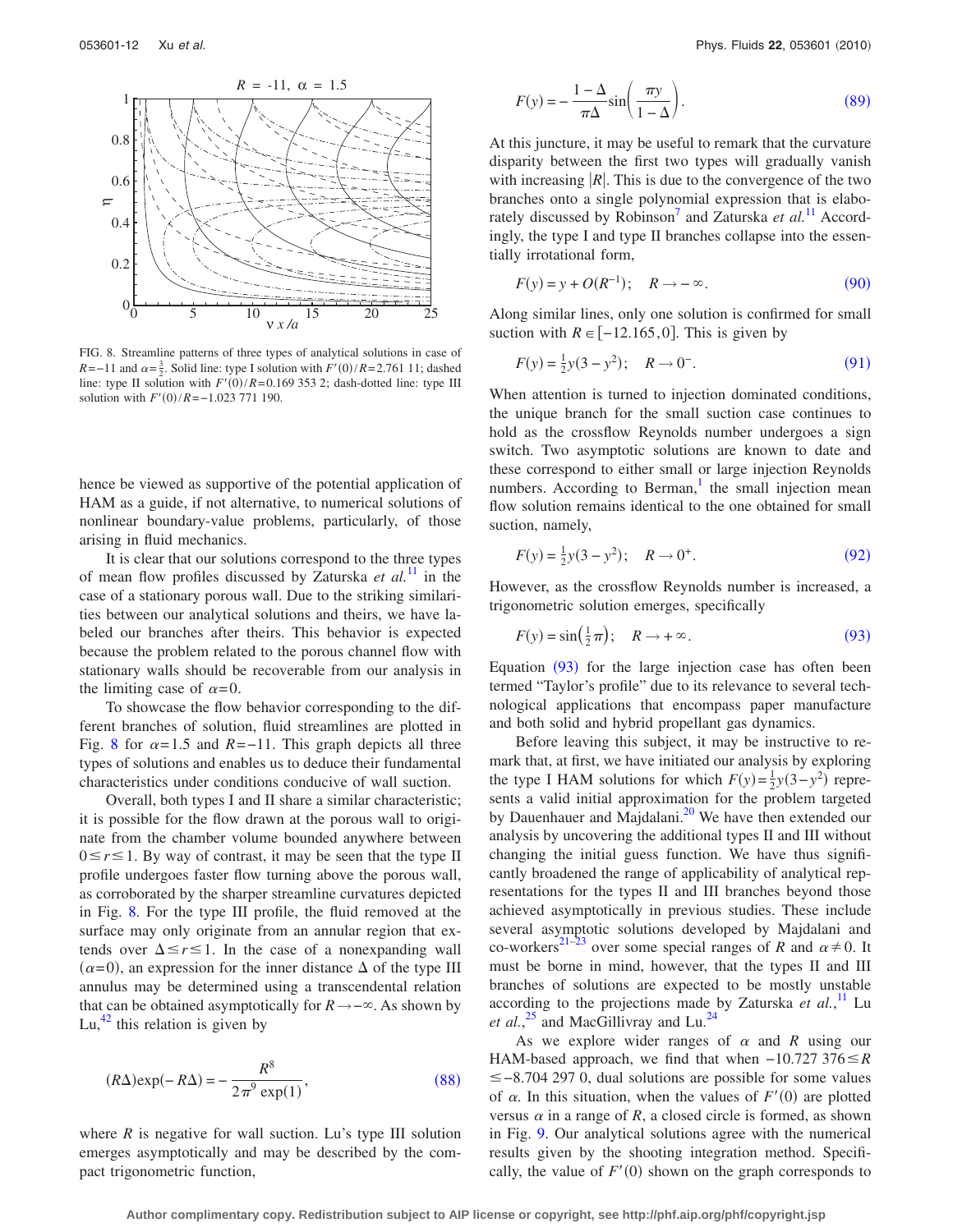<span id="page-12-0"></span>

FIG. 9. Multiple solutions for varying  $R$  and  $\alpha$  (suction conditions). Symbols: analytical results given by the HAM-based approach; line: numerical results given by the shooting method.

the axial velocity evaluated along the channel's midsection plane. The presence of dual or triple solutions will thus lead to dissimilar mean flow profiles.

# **IV. SOLUTIONS FOR TIME-DEPENDENT WALL EXPANSION RATIOS**

The analysis so far has been centered on the assumption that  $\alpha$  remains constant during the expanding or contracting motions of the porous wall. In what follows, we relax this condition and allow the wall expansion ratio to become time variant. This enables us to test the validity of the original assumption leading to the exact Navier–Stokes reduction. Our choice of  $\alpha(t)$  is guided by the formulations presented through Eqs.  $(18)$  $(18)$  $(18)$ – $(21)$  $(21)$  $(21)$ . For example, by taking

<span id="page-12-1"></span>
$$
\alpha(t) = \alpha_0 \exp(-t) + \alpha_1 [1 - \exp(-t)],\tag{94}
$$

<span id="page-12-2"></span>we obtain

$$
\beta(t) = -2\alpha_0 \exp(-t) + 2\alpha_1 t + 2\alpha_1 \exp(-t). \tag{95}
$$

It can thus be seen that the wall expansion ratio  $\alpha(t)$  varies exponentially. If we further assume that  $\alpha_0$  and  $\alpha_1$  represent the initial and final values of  $\alpha(t)$ , we can put

<span id="page-12-3"></span>
$$
\alpha(t) = \alpha_1 + (\alpha_1 - \alpha_0) \frac{t}{1+t},\tag{96}
$$

<span id="page-12-4"></span>whence

$$
\beta(t) = 2\alpha_1 t + 2(\alpha_0 - \alpha_1) \log(1 + t). \tag{97}
$$

In what follows, we find it useful to employ the algebraic approximations  $(96)$  $(96)$  $(96)$  and  $(97)$  $(97)$  $(97)$  in lieu of the exponentially decaying forms given by Eqs.  $(94)$  $(94)$  $(94)$  and  $(95)$  $(95)$  $(95)$ . In the present case, we solve a nonlinear PDE, here Eq.  $(21)$  $(21)$  $(21)$ , with the boundary conditions given by Eq. ([17](#page-2-16)). In general, a nonlinear PDE is substantially more challenging to solve than an ODE, even by means of numerical techniques. Besides, PDEs are traditionally regarded as fundamentally different from ODEs. So the question that comes to mind is this: Can we transform a nonlinear PDE into an infinite number of linear ODEs? The answer is positive: in many cases,  $30<sup>30</sup>$  a nonlinear PDE can be indeed broken down into a sequence of linear ODEs by means of homotopy. $41$  The analytical treatment of a nonlinear, unsteady PDE with a timedependent wall expansion ratio  $\alpha(t)$  is rather similar to that employed in the treatment of a nonlinear ODE with constant  $\alpha$ . The procedure is straightforward and so, in the interest of brevity, the steps are outlined below and further detailed in the Appendix. First,  $F(\eta, t)$  is expressed by a series

<span id="page-12-5"></span>
$$
F(\eta, t) = F_0(\eta, t) + \sum_{m=1}^{+\infty} F_m(\eta, t),
$$
\n(98)

where  $F_m(\eta, t)$  is controlled by the high-order deformation equation

<span id="page-12-6"></span>
$$
\mathcal{L}[F_m(\eta, t) - \chi_m F_{m-1}(\eta, t)] = \hbar \,\hat{\delta}_m(\eta, t) \tag{99}
$$

<span id="page-12-7"></span>with

$$
F_m(0,t) = 0,
$$
  
\n
$$
\frac{\partial^2 F_m}{\partial \eta^2} \bigg|_{\eta=0} = 0, \quad F_m(1,t) = 0, \qquad \frac{\partial F_m}{\partial \eta} \bigg|_{\eta=1} = 0,
$$
\n(100)

<span id="page-12-8"></span>in which

$$
\hat{\delta}_m(\eta, t) = F_{m-1}^{\prime\prime\prime} + \alpha(t)(3F_{m-1}^{\prime\prime} + \eta F_{m-1}^{\prime\prime\prime}) - \beta(t)\dot{S}_{m-1}^{\prime\prime} + \sum_{n=0}^{m-1} (F_n F_{m-1-n}^{\prime\prime\prime} + F_n^{\prime} F_{m-i-n}^{\prime\prime}).
$$
\n(101)

Here, the primes and dots denote differentiation with respect to  $\eta$  and *t*, respectively, the auxiliary linear operator  $\mathcal L$  is given by Eq.  $(A5)$  $(A5)$  $(A5)$ , and  $\chi_m$  is defined by Eq.  $(65)$  $(65)$  $(65)$ . For simplicity, we choose a simple initial guess

$$
F_0(\eta, t) = \frac{1}{2} R \eta(3 - \eta^2), \qquad (102)
$$

<span id="page-12-9"></span>which satisfies Eq. ([17](#page-2-16)). Subsequently, the nonlinear PDE defined by Eq.  $(21)$  $(21)$  $(21)$  may be converted into an infinite number of linear ODEs using HAM, as shown in the Appendix.

The sensitivity of the solution with respect to the choice of a time-dependent model for  $\alpha(t)$  is illustrated in Fig. [10.](#page-13-0) Therein, the axial velocity profile is plotted at  $R=1$  and several instants of time that correspond to a variation in  $\alpha(t)$ from  $-2$  to  $-1$ . It is interesting to note the general agreement between the two families of curves. As one may expect, the profiles using the exponentially decaying behavior for  $\alpha(t)$  vary slightly more rapidly than those based on the algebraic approximation. Another case is illustrated in Fig. [11](#page-13-1) where the axial velocity profile  $F_{\eta}(0,t)$  is plotted as a function of *t* while  $\alpha(t)$  is varied "to and fro" between 1 and 2. It is clear that the velocity decays monotonically when  $\alpha(t)$  is reduced from 2 to 1; the converse is true as  $\alpha(t)$  is incremented from 1 to 2. The significant outcome to report here is that, regardless of direction taken, the velocity profiles quickly approach the steady state conditions. Similar trends are displayed by other flow variables. This rapid shift to steady state behavior helps to confirm the validity of the analysis performed heretofore, specifically in Sec. III where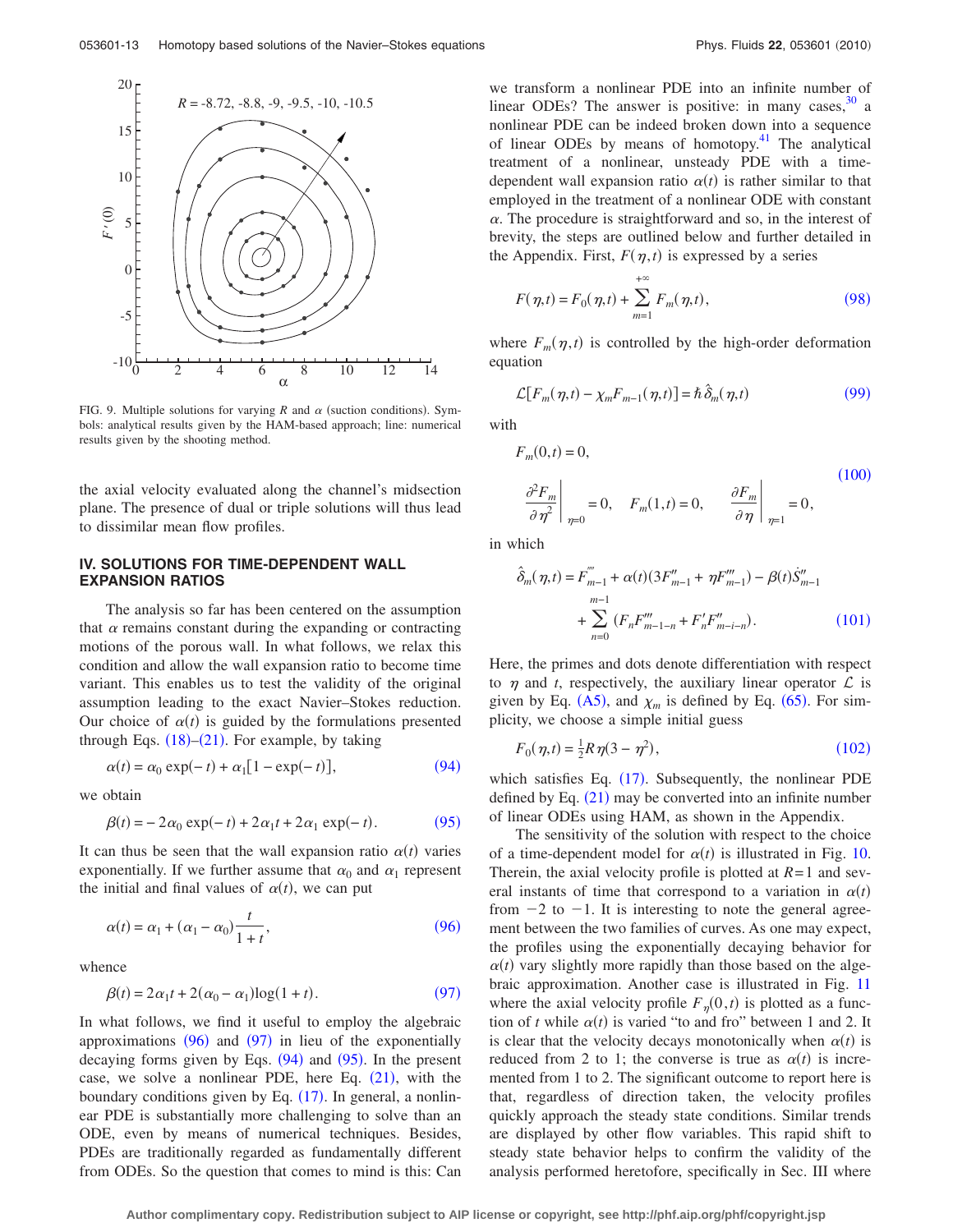<span id="page-13-0"></span>

FIG. 10. Sensitivity of the axial velocity  $F_{\eta}(\eta, t)$  at  $R=1$  as  $\alpha(t)$  is varied from  $\alpha_0 = -2$  to  $\alpha_1 = -1$ .

the time dependence is deliberately ignored as a requirement to reduce the Navier–Stokes equations into a single, fourth order ODE.

To illustrate the time-dependent evolution of the axial velocity, Figs.  $12(a)$  $12(a)$  and  $12(b)$  are used to depict the behavior of *F'* at two different injection coefficients, specifically, for  $A = \pm 5$ . These results correspond to the direct temporal so-lution of Eq. ([21](#page-3-0)). To verify the rapid shift to steady state conditions, the axial velocity profiles are shown for *t*= 0, 0.5, 1.0, 2.0, 5.0, 10.0. Note that, at the scale used in these graphs, the curves beyond  $t=5$  cannot be visually distinguished. Along similar lines, the spatial variation in the normal velocity is illustrated in Figs. [13](#page-14-0) and [14.](#page-14-1) In Fig. [13,](#page-14-0) the sensitivity of the normal velocity is illustrated at three different wall expansion ratios,  $\alpha = -5, 0, +5$ , hence including those caused by suction, stationary motion, or injection. These are computed using a 40th-order HAM approximation and a fixed crossflow Reynolds number of  $R=5$ . As for Fig. [14,](#page-14-1) it illustrates the time evolution of the normal velocity for

<span id="page-13-1"></span>

FIG. 11. Temporal variation in the centerline velocity  $F_{\eta}(0, t)$  for  $R=1$ .

<span id="page-13-2"></span>

FIG. 12. Spatial variation in the axial velocity  $F_{\eta}(\eta, t)$  for some values of *t* using (a)  $A = -5$  and (b)  $A = 5$ .

 $t = 0, 0.5, 1.0, 2.0, 5.0$ , an injection coefficient of  $A = 5$ , and a time-dependent wall expansion ration that varies from  $-1$  to  $-2$ . Here, too, results beyond  $t=5.0$  become indiscernible, thus signaling the onset of steady state conditions.

# **V. CONCLUSIONS**

In this study, the porous channel with orthogonally moving walls is revisited in the context of laminar incompressible motion with both uniform and nonuniform wall regressions. The flow in the case of uniform wall regression is described by a nonlinear ODE, but the flow in the case of nonuniform wall regression is prescribed by a nonlinear PDE. For each case, an analytic approach based on the HAM is presented, thus transforming the original nonlinear ODE or PDE into an infinite number of linear ODEs whose solutions can be obtained by symbolic computation software. At the outset, a recursive series formulation is derived that can be readily evaluated using generic programming. The HAMbased procedure may thus be viewed as a technique that can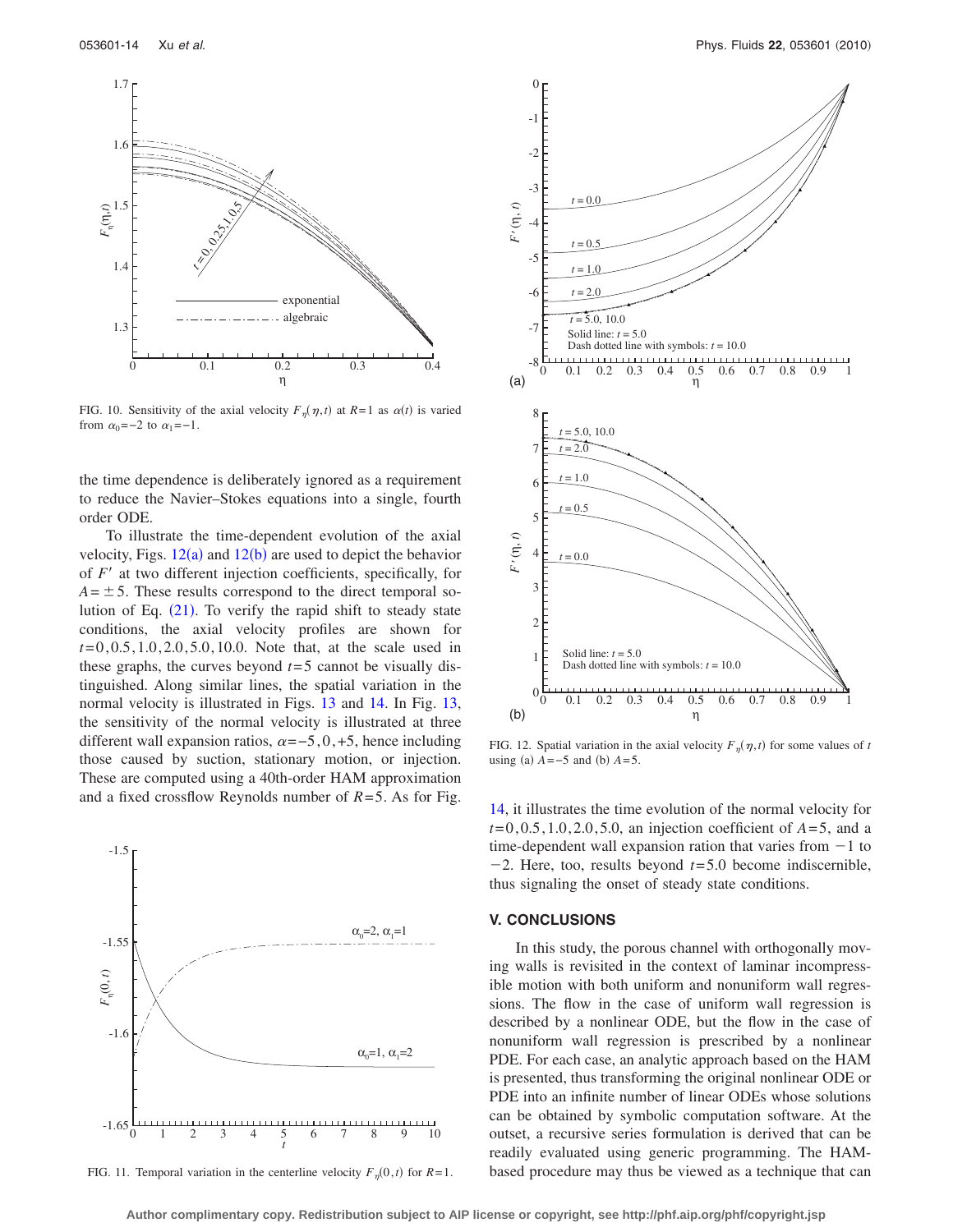<span id="page-14-0"></span>

FIG. 13. Spatial variation in the normal velocity profile  $F(\eta)/R$  using a 40th-order HAM approximation and three fixed values of  $\alpha$  and  $R=5$ .

greatly simplify the solution of nonlinear ODEs or PDEs. In this endeavor, multiple solutions may be connected to a finite number of distinct zeros, here called  $\gamma^*$ , of a constraint equation associated with the shooting approach. After identifying the distinct solutions associated with each zero, a convergence-control parameter  $\hbar$  may be carefully selected to ensure the convergence of the series at hand. In the present work, an error minimization approach is employed to determine an optimal value  $\hbar^*$  that leads to fast series convergence. When necessary, the homotopy-Padé technique is invoked to further accelerate series convergence. At length, a series approximation is obtained for the nonlinear Dauenhauer–Majdalani ODE, in the case of constant wall expansion, and for the time-dependent PDE, in the case of a time-varying wall expansion.

<span id="page-14-1"></span>

FIG. 14. Spatial variation in the normal velocity  $F(\eta, t)$  using a [30,30] order homotopy-Padé approximation for some values of  $t$  and  $A = 5$ . Here,  $\alpha(t)$  evolves exponentially from  $-1$  to  $-2$ .

For the uniform wall expansion ratio, our HAM-based approach is shown to capture dual and triple solutions in different ranges of  $R$  and  $\alpha$ . We not only recover the type I branch of solutions pursued by Dauenhauer and Majdalani,<sup>20</sup> but also capture the type II and type III families reported by Zaturska *et al.*<sup>[11](#page-16-10)</sup> These solutions were alluded to although not pursued in Dauenhauer and Majdalani's former article.<sup>20</sup> The new profiles involve either steeper flow turning at the wall (type II) or annular flow splitting and recirculation that are thoroughly described by Lu (type III). The high-order approximations presented here to describe all three categories of motion are shown to exhibit substantial agreement with the numerical results acquired using the integration algorithm constructed by Dauenhauer and Majdalani. $^{20}$ 

For the nonuniform wall expansion case, two models for  $\alpha(t)$  are chosen that involve either exponential or algebraic variation from an initial  $\alpha_0$  to a final  $\alpha_1$ . With this assumption in effect, the Navier–Stokes equations are transformed into a PDE using a judicious choice of similarity variables. The resulting problem is solved analytically by HAM and shown to quickly reproduce the steady state solution obtained previously. This is due to the rapid decay of the timedependent transients and the swift convergence of the solution to conditions corresponding to a constant wall expansion ratio.

Finally, it is clear that HAM offers several advantages when compared with other methods of solution. First, while the reduced ODE has been previously solved using asymptotics, its accuracy has remained dependent on the size of the small perturbation parameter 1/*R*. Unlike the perturbation approximation that applies to a limited range of Reynolds numbers, the HAM solution has no limitations. It is not only independent of the size of  $1/R$  but it also provides, as a windfall, a convenient tool that can be calibrated to ensure series convergence. Second, the process of identifying multiple solutions using HAM is facilitated, even in the case for which the multiplicity in the numerical solution becomes elusive. Third, the solution of the nonlinear PDE is made possible through the use of HAM, which could deal with both nonlinear ODEs and nonlinear PDEs with equal level of ease. The main benefits of HAM stand, perhaps, in its ability to solve a nonlinear equation using a parameter-free procedure that is so versatile that it can handle equally efficiently either a PDE or an ODE. Using similar tactics, our analytical approach can be further applied and incrementally modified to help in the identification of multiple steady and timedependent solutions of a variety of nonlinear equations that arise in fluid mechanics, especially in the field of global flow stability.

#### **ACKNOWLEDGMENTS**

H.X., Z.-L.L., and S.-J.L. extend their sincere appreciation to the National Natural Science Foundation of China for the support through Grant Nos. 10972036, 50739004, and 10872129. S.-J.L. thanks the State Key Laboratory of Ocean Engineering for the partial support through Grant No. GKZD010002. J.-Z.W. is thankful for the partial support received from the Sate Key Laboratory for Turbulence and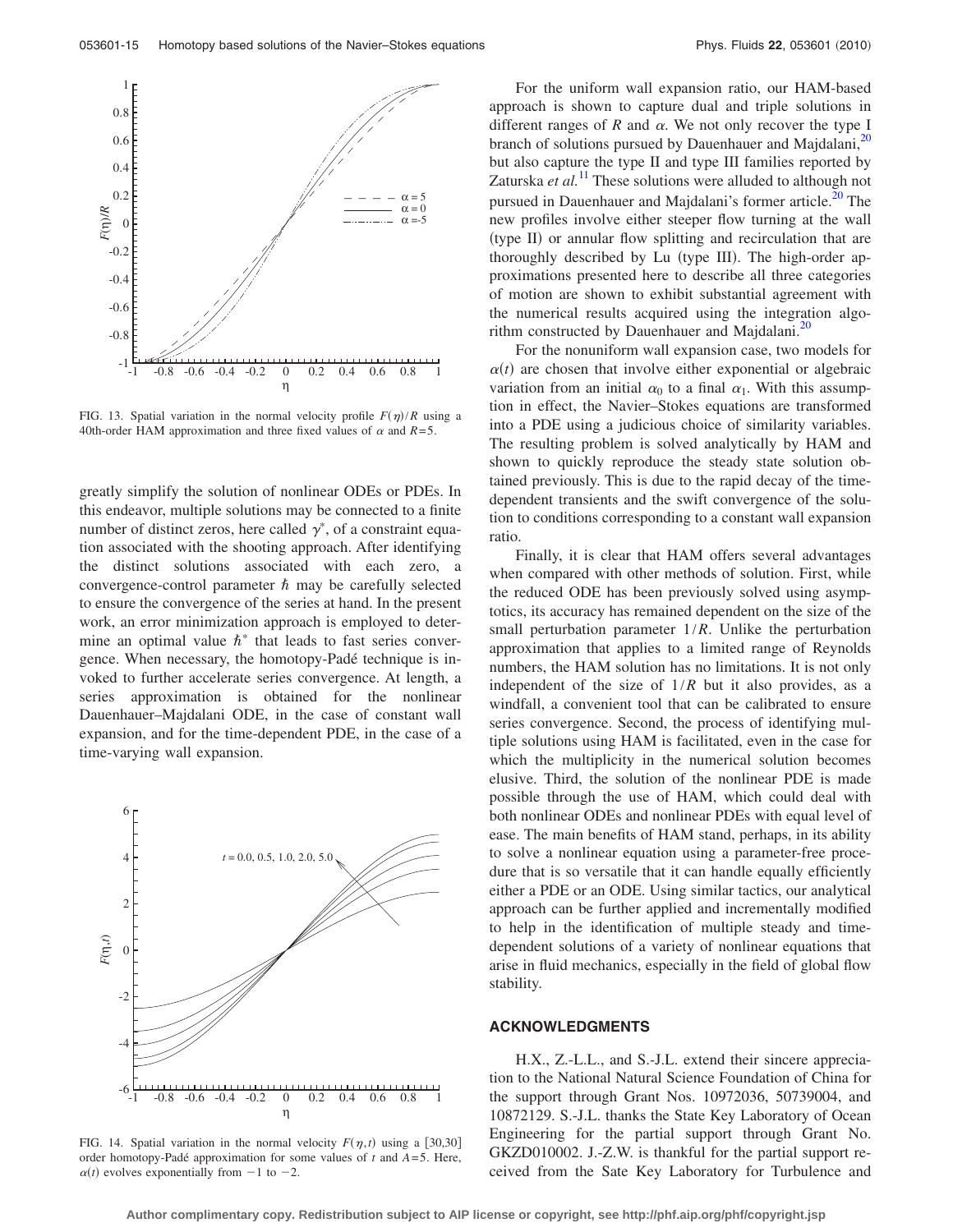Complex Systems, Peking University, China. Finally, J.M. is deeply grateful for the support received from the National Science Foundation, Grant No. CMMI-0928762, and through the travel supplement derived from the International Research and Education in Engineering (IREE) program on Grant No. CMMI-0353518.

# **APPENDIX: GENERAL PROCEDURE FOR SOLVING THE UNSTEADY EXPANSION RATIO PROBLEM**

In what follows, we describe the mathematical steps needed to apply HAM to the porous channel flow problem with a time-dependent expansion ratio  $\alpha(t)$ . We thus consider the unsteady PDE given by Eq.  $(21)$  $(21)$  $(21)$ . The attendant analysis encompasses the solution to Eq.  $(16)$  $(16)$  $(16)$ , which can be recovered for  $\alpha(t) = \frac{1}{2}$ ,  $\dot{\beta}(t) = \text{const.}$  The description to follow can thus be applied to both steady and unsteady cases.

To begin, the form of the analytical solutions to Eq.  $(21)$  $(21)$  $(21)$ must be posited in term of suitable functions. Depending on the character of  $\beta(t)$  or  $\alpha(t)$ , different solution expressions are required. For the type I family of solutions that we seek here, three cases arise depending on the behavior of  $\alpha(t)$ . For  $\alpha(t)$  = const, *F* becomes independent of time; nonetheless, to present the procedure systematically for the three cases at hand, we still include *t* as we put

<span id="page-15-1"></span>
$$
F(\eta, t) = \sum_{i=0}^{+\infty} B_i \eta^i.
$$
 (A1)

Next, we consider the unsteady  $\alpha(t) = \alpha_0 \exp(-t) + \alpha_1 [1]$ −exp(-*t*)]; the solution expression for the exponentially decaying behavior may be readily expressed as

<span id="page-15-2"></span>
$$
F(\eta, t) = \sum_{i=0}^{\infty} \sum_{j=0}^{\infty} \sum_{k=0}^{\infty} B_{i,j}^{k} \eta^{j} t^{j} \exp(-kt).
$$
 (A2)

Finally, for  $\alpha(t) = \alpha_1 + (\alpha_1 - \alpha_0)t/(1+t)$ , the series representation for the algebraically varying expansion ratio may be written as

<span id="page-15-3"></span>
$$
F(\eta, t) = \sum_{i=0}^{\infty} \sum_{j=0}^{\infty} \sum_{k=0}^{\infty} \sum_{s=0}^{\infty} B_{i,j}^{k,s} \eta^{j} t^{j} \frac{1}{(1+x)^{k}} [\ln(1+t)]^{s}.
$$
 (A3)

Here  $B_i$ ,  $B_{i,j}^k$ , and  $B_{i,j}^{k,s}$  are undetermined coefficients that we must seek to determine.

According to the homotopy-based approach, one needs to introduce an initial guess function of the form prescribed by the solution expressions while satisfying the problem's boundary conditions. For all three cases, a suitable choice corresponds to the leading order asymptotic solution obtained by Berman<sup>1</sup> at small Reynolds numbers, specifically

<span id="page-15-4"></span>
$$
\phi_0(\eta, t) = \frac{1}{2} R \eta(3 - \eta^2).
$$
 (A4)

Note that the above equation satisfies Eq.  $(11)$  $(11)$  $(11)$  and may be shown to be a viable candidate for the initial approximation of  $F(\eta, t)$ . An auxiliary linear operator  $\mathcal L$  is then defined to the extent of capturing the highest order in Eq.  $(21)$  $(21)$  $(21)$ . This is

<span id="page-15-0"></span>
$$
\mathcal{L}[\Phi(\eta, t)] = \frac{\partial^4 \Phi(\eta, t)}{\partial \eta^4},
$$
\n(A5)

<span id="page-15-5"></span>which has the property

$$
\mathcal{L}(C_0 + C_1 \eta + C_2 \eta^2 + C_3 \eta^3) = 0,
$$
 (A6)

where  $(C_0, C_1, C_2, C_3)$  are integral constants. This representation satisfies the rule of solution expression through which the linear approximation is constructed from the set of base functions. At this point, a homotopy mapping relation may be implemented of the type

<span id="page-15-6"></span>
$$
F: \eta, t \times [0,1] \mapsto H | \Phi(\eta, t; 0) = \phi(\eta, t);
$$
  
 
$$
\Phi(\eta, t; 1) = F(\eta, t).
$$
 (A7)

This transformation leads to the HAM deformation equation that has been well established as

<span id="page-15-7"></span>
$$
(1-q)\mathcal{L}[\Phi(\eta,t;q) - \phi_0(\eta,t)] = q\hbar \mathcal{N}[\Phi(\eta,t;q)], \quad (A8)
$$

where  $q \in [0,1]$  is an embedding parameter and  $\hbar$  is a nonzero auxiliary parameter known as the convergence-control parameter.<sup>27</sup> Note that  $\mathcal N$  is a nonlinear operator obtained by recasting Eq. ([21](#page-3-0)) into  $\mathcal{N}[\Phi(\eta; q)] = 0$ . We, therefore, have

<span id="page-15-8"></span>
$$
\mathcal{M}[\Phi(\eta;q)] = \frac{\partial^4 \Phi(\eta;q)}{\partial \eta^4} + \Phi(\eta;q) \frac{\partial^3 \Phi(\eta;q)}{\partial \eta^3} + \frac{3}{2} \beta_i(t) \frac{\partial^2 \Phi(\eta;q)}{\partial \eta^2} - \frac{\partial \Phi(\eta;q)}{\partial \eta} \frac{\partial^2 \Phi(\eta;q)}{\partial \eta^2} + \frac{1}{2} \beta_i(t) \eta \frac{\partial^3 \Phi(\eta;q)}{\partial \eta^3} - \beta(t) \frac{\partial^3 \Phi(\eta;q)}{\partial \eta^2 \partial t}.
$$
\n(A9)

The corresponding assortment of boundary conditions translates into

<span id="page-15-9"></span>
$$
\Phi(0, t; q) = 0, \qquad \frac{\partial^2 \Phi(\eta, t; q)}{\partial \eta^2} \bigg|_{\eta = 0} = 0,
$$
\n(A10)\n
$$
\Phi(1, t; q) = R, \qquad \frac{\partial \Phi(\eta, t; q)}{\partial \eta} \bigg|_{\eta = 1} = 0.
$$

At this point, it may be instructive to note that when

<span id="page-15-10"></span>
$$
\begin{cases}\n q = 0: & \mathcal{L}[\Phi(\eta, t; 0) - \phi_0(\eta, t)] = 0, \\
 q = 1: & \mathcal{N}[\Phi(\eta, t; 1)] = 0; \quad \forall \ \hbar \neq 0.\n\end{cases}
$$
\n(A11)

Hence as we track the evolution of  $q$  across the range  $[0,1]$ , the solution of the nonlinear equation will transition from the initial approximation  $\phi_0(\eta)$  to the target function that will exactly satisfy Eq. ([21](#page-3-0)). Expanding  $\Phi(\eta, t; q)$  in the Maclaurin series form with respect to  $q$ , we have

<span id="page-15-11"></span>
$$
\Phi(\eta, t; q) = \Phi_0(\eta, t, 0) + \sum_{m=1}^{+\infty} \phi_m(\eta, t) q^m,
$$
\n(A12)

where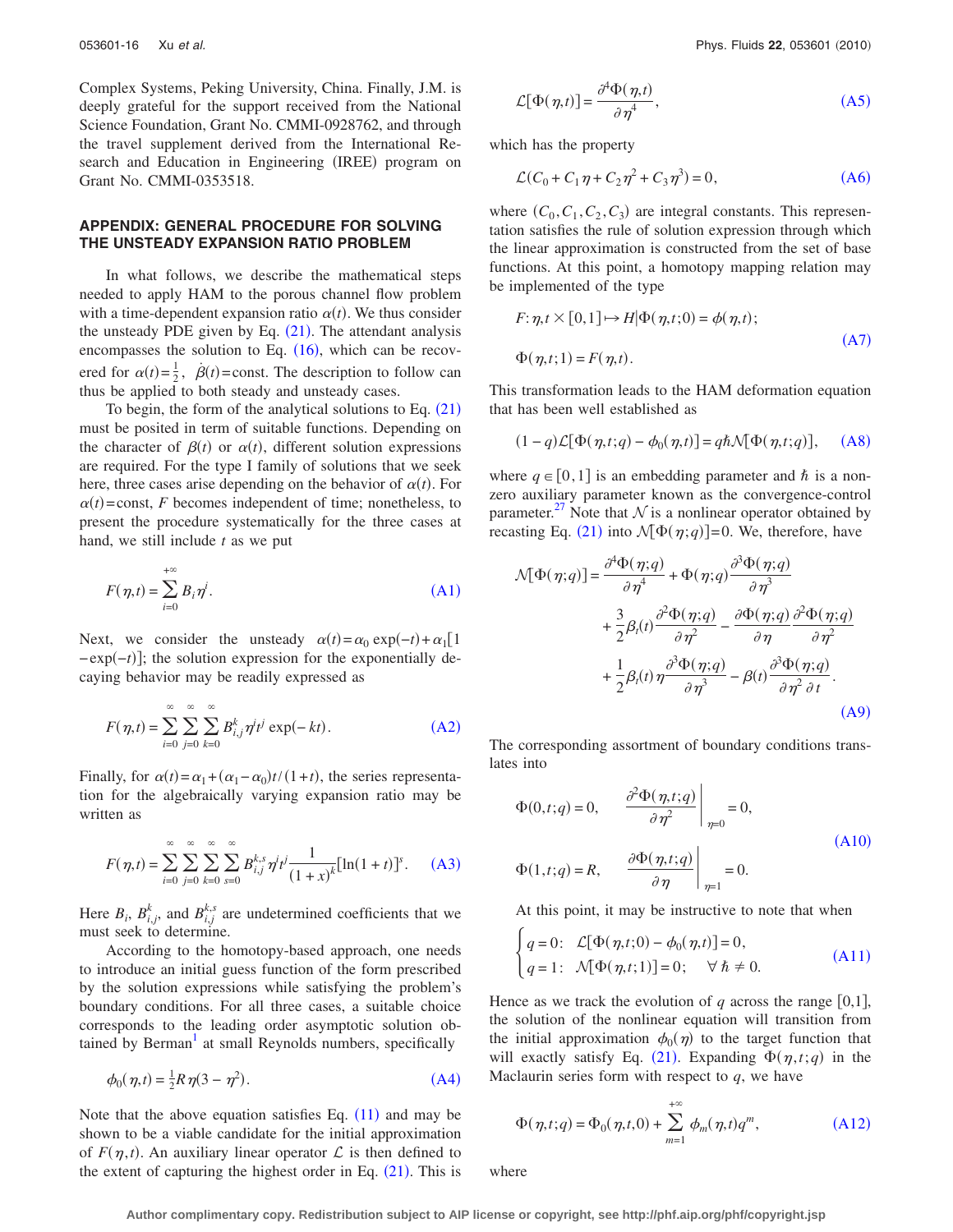<span id="page-16-29"></span>
$$
\phi_m(\eta, t) = \frac{1}{m!} \left. \frac{\partial^m \Phi(\eta, t; q)}{\partial q^m} \right|_{q=0}.
$$
\n(A13)

<span id="page-16-32"></span>For brevity, we introduce a vector

$$
\vec{\phi}_m = {\phi_0(\eta, t), \phi_1(\eta, t), \phi_2(\eta, t), ..., \phi_m(\eta, t)}.
$$
 (A14)

The next step consists of differentiating the HAM deformation equation  $(A8)$  $(A8)$  $(A8)$  *m* times with respect to *q*, dividing by *m*!, and then setting *q*= 0. This enables us to obtain the m*th*-order deformation equation

$$
\mathcal{L}[\phi_m(\eta,t) - \chi_m \phi_{m-1}(\eta,t)] = \hbar R_m[\phi_{m-1}(\eta,t)], \qquad (A15)
$$

<span id="page-16-34"></span><span id="page-16-33"></span>which is subject to the boundary conditions

$$
\eta = 0;
$$
\n $\phi_m = 0,$ \n $\phi_m'' = 0;$ \n $\eta = 1;$ \n $\phi_m = 0,$ \n $\phi_m' = 0.$ \n(A16)

<span id="page-16-35"></span>In Eq. ([A15](#page-16-33)), the right-hand-side function  $R_m$  is given by

$$
R_m[\phi_{m-1}(\eta, t)] = \frac{1}{(m-1)!} \left. \frac{\partial^{m-1} \mathcal{N}[\Phi(\eta, t; q)]}{\partial q^{m-1}} \right|_{q=0}
$$
  

$$
= \phi_{m-1}^{m\prime} + \sum_{i=0}^{m-1} (\phi_i \phi_{m-1-i}^{m} + \phi_i' \phi_{m-i-i}')
$$

$$
+ \frac{1}{2} \beta_i(t) (3 \phi_{m-1}^{\prime\prime} + \eta \phi_{m-1}^{\prime\prime}) - \beta(t) \phi_{t-m-1}^{\prime\prime},
$$
(A17)

where the prime denotes differentiation with respect to  $\eta$ .

By substituting the form of Eq.  $(A6)$  $(A6)$  $(A6)$ , the general solu-tion for Eq. ([A15](#page-16-33)) can be extracted. Using  $\phi_m^*(\eta, t)$  to denote a particular solution of Eq. ([A15](#page-16-33)), one collects

<span id="page-16-36"></span>
$$
\phi_m(\eta, t) = \chi_m \phi_{m-1}(\eta, t) + \phi_m^*(\eta, t) + C_0^m + C_1^m \eta + C_2^m \eta^2
$$
  
+  $C_3^m \eta^3$  (*m* > 0), (A18)

where  $C_0^m$ ,  $C_1^m$ ,  $C_2^m$ , and  $C_3^m$  can be determined from the boundary conditions in Eq. ([A16](#page-16-34)). After some algebra, one gets

<span id="page-16-37"></span>
$$
C_0^m = -\phi_m^*(0, t), \quad C_1^m = -\phi_m^*(1, t) - C_0^m - C_2^m - C_3^m,
$$
  
\n
$$
C_2^m = -\frac{1}{2}\phi_m^{*m}(0, t),
$$
  
\n
$$
C_3^m = \frac{1}{2}[\phi_m^*(1, t) - \phi_m^{*'}(1, t) + C_0^m + C_2^m].
$$
\n(A19)

It can thus be seen that the linear relation  $(A15)$  $(A15)$  $(A15)$  may be solved recursively, one order at a time, for *m*= 1, 2, 3,.... We now recall that, according to the definition  $(A5)$  $(A5)$  $(A5)$  of  $L$ , the high-order deformation equation ([A15](#page-16-33)) is linear. Then, following the HAM procedure, a nonlinear PDE, such as Eq.  $(21)$  $(21)$  $(21)$ , may be transformed into an infinite number of linear ODEs. The present approach guarantees the convergence of the series solution by providing the freedom to select a suitable convergence-control parameter  $\hbar$  or to use the homotopy-Padé technique.<sup>28-[31](#page-16-27)</sup>

<span id="page-16-1"></span>R. M. Terrill, "Laminar flow in a uniformly porous channel," Aeronaut. Q. 15, 299 (1964).

<span id="page-16-2"></span><sup>3</sup>M. Morduchow, "On laminar flow through a channel or tube with injection: Application of method of averages," Q. J. Mech. Appl. Math. **14**, 361  $(1957)$ .

- <span id="page-16-3"></span>. <sup>4</sup> J. F. M. White, B. F. Barfield, and M. J. Goglia, "Laminar flow in a uniformly porous channel," Trans. ASME, J. Appl. Mech.  $25, 613$  (1958).  $<sup>5</sup>$  J. R. Sellars, "Laminar flow in channels with porous walls at high suction</sup>
- <span id="page-16-5"></span><span id="page-16-4"></span>Reynolds numbers," [J. Appl. Phys.](http://dx.doi.org/10.1063/1.1722024) 26, 489 (1955). <sup>6</sup>G. M. Shrestha, "Singular perturbation problems of laminar flow in a uniformly porous channel in the presence of a transverse magnetic field," [Q. J. Mech. Appl. Math.](http://dx.doi.org/10.1093/qjmam/20.2.233) **20**, 233 (1967).
- <span id="page-16-6"></span> $7W$ . A. Robinson, "The existence of multiple solutions for the laminar flow in a uniformly porous channel with suction at both walls," [J. Eng. Math.](http://dx.doi.org/10.1007/BF01535424) **10**, 23 (1976).
- <span id="page-16-8"></span><span id="page-16-7"></span> ${}^{8}$ F. M. Skalak and C. Y. Wang, "On the nonunique solutions of laminar flow through a porous tube or channel,"  $SIAM J$ . Appl. Math. **34**, 535 (1978). <sup>9</sup>J. F. Brady, "Flow development in a porous channel and tube," [Phys.](http://dx.doi.org/10.1063/1.864735) [Fluids](http://dx.doi.org/10.1063/1.864735) 27, 1061 (1984).
- <span id="page-16-9"></span><sup>10</sup>L. Durlofsky and J. F. Brady, "The spatial stability of a class of similarity solutions," [Phys. Fluids](http://dx.doi.org/10.1063/1.864736) 27, 1068 (1984).
- <span id="page-16-10"></span> $11$ M. B. Zaturska, P. G. Drazin, and W. H. Banks, "On the flow of a viscous fluid driven along a channel by suction at porous walls," [Fluid Dyn. Res.](http://dx.doi.org/10.1016/0169-5983(88)90021-4) **4**, 151 (1988).
- <span id="page-16-11"></span> $12$ G. I. Taylor, "Fluid flow in regions bounded by porous surfaces," [Proc. R.](http://dx.doi.org/10.1098/rspa.1956.0050) [Soc. London, Ser. A](http://dx.doi.org/10.1098/rspa.1956.0050) 234, 456 (1956).
- <span id="page-16-12"></span><sup>13</sup>S. W. Yuan, "Further investigation of laminar flow in channels with porous walls," [J. Appl. Phys.](http://dx.doi.org/10.1063/1.1722355) 27, 267 (1956).
- <span id="page-16-13"></span><sup>14</sup>I. Proudman, "An example of steady laminar flow at large Reynolds num-ber," [J. Fluid Mech.](http://dx.doi.org/10.1017/S002211206000133X) 9, 593 (1960).
- <span id="page-16-14"></span><sup>15</sup>R. M. Terrill and G. M. Shrestha, "Laminar flow through parallel and uniformly porous walls of different permeability," [Z. Angew. Math. Phys.](http://dx.doi.org/10.1007/BF01593923) **16**, 470 (1965).
- <span id="page-16-15"></span><sup>16</sup>G. M. Shrestha and R. M. Terrill, "Laminar flow with large injection through parallel and uniformly porous walls of different permeability," [Q.](http://dx.doi.org/10.1093/qjmam/21.4.413) [J. Mech. Appl. Math.](http://dx.doi.org/10.1093/qjmam/21.4.413) 21, 413 (1968).
- <span id="page-16-16"></span><sup>17</sup>J. F. Brady and A. Acrivos, "Steady flow in a channel or tube with an acceleration surface velocity: An exact solution to the Navier–Stokes equations with reverse flow," [J. Fluid Mech.](http://dx.doi.org/10.1017/S0022112081000323) 112, 127 (1981).
- <span id="page-16-17"></span>18E. B. B. Watson, W. H. H. Banks, M. B. Zaturska, and P. G. Drazin, "On transition to chaos in two-dimensional channel flow symmetrically driven by accelerating walls," [J. Fluid Mech.](http://dx.doi.org/10.1017/S0022112090002051) 212, 451 (1990).
- <span id="page-16-18"></span><sup>19</sup>P. Watson, W. H. Banks, M. B. Zaturska, and P. G. Drazin, "Laminar channel flow driven by accelerating walls," [Eur. J. Appl. Math.](http://dx.doi.org/10.1017/S0956792500000607) **2**, 359  $(1991)$ .
- <span id="page-16-19"></span> $20E$ . C. Dauenhauer and J. Majdalani, "Exact self-similarity solution of the Navier–Stokes equations for a porous channel with orthogonally moving walls," [Phys. Fluids](http://dx.doi.org/10.1063/1.1567719) 15, 1485 (2003).
- <span id="page-16-20"></span><sup>21</sup>J. Majdalani and C. Zhou, "Moderate-to-large injection and suction driven channel flows with expanding or contracting walls," J. Appl. Math. Mech. **83**, 181 (2003).
- <span id="page-16-21"></span> $^{22}$ J. Majdalani, C. Zhou, and C. A. Dawson, "Two-dimensional viscous flow between slowly expanding or contracting walls with weak permeability," [J. Biomech.](http://dx.doi.org/10.1016/S0021-9290(02)00186-0) 35, 1399 (2002).
- <span id="page-16-22"></span> $^{23}$ C. Zhou and J. Majdalani, "Improved mean flow solution for slab rocket motors with regressing walls," [J. Propul. Power](http://dx.doi.org/10.2514/2.5987) 18, 703 (2002).
- <span id="page-16-23"></span><sup>24</sup>A. D. MacGillivray and C. Lu, "Asymptotic solution of a laminar flow in a porous channel with large suction: A nonlinear turning point problem," Methods Appl. Anal. **1**, 229 (1994).
- <span id="page-16-24"></span> $25$ C. Lu, A. D. MacGillivray, and S. P. Hastings, "Asymptotic behaviour of solutions of a similarity equation for laminar flows in channels with porous walls," **[IMA J. Appl. Math.](http://dx.doi.org/10.1093/imamat/49.2.139) 49**, 139 (1992).
- <span id="page-16-25"></span><sup>26</sup>S. M. Cox and A. C. King, "On the asymptotic solution of a high-order nonlinear ordinary differential equation," [Proc. R. Soc. London, Ser. A](http://dx.doi.org/10.1098/rspa.1997.0040) 453, 711 (1997).
- <span id="page-16-26"></span><sup>27</sup>S. Liao, "Notes on the homotopy analysis method: Some definitions and theorems," [Commun. Nonlinear Sci. Numer. Simul.](http://dx.doi.org/10.1016/j.cnsns.2008.04.013) 14, 983 (2009).
- <span id="page-16-28"></span> $28$ S. Liao, "A kind of approximate solution technique which does not depend upon small parameters—II. An application in fluid mechanics," [Int. J.](http://dx.doi.org/10.1016/S0020-7462(96)00101-1) [Non-Linear Mech.](http://dx.doi.org/10.1016/S0020-7462(96)00101-1) 32, 815 (1997).
- <span id="page-16-30"></span>. 29S. Liao, *Beyond Perturbation: Introduction to the Homotopy Analysis Method* (Chapman and Hall, London/CRC, Boca Raton, FL, 2003).
- <span id="page-16-31"></span><sup>30</sup>S. Liao, "A general approach to obtain series solutions of nonlinear dif-ferential equations," [Stud. Appl. Math.](http://dx.doi.org/10.1111/j.1467-9590.2007.00387.x) 119, 297 (2007).
- <span id="page-16-27"></span><sup>31</sup>S. Liao, "On the homotopy analysis method for nonlinear problems," [Appl. Math. Comput.](http://dx.doi.org/10.1016/S0096-3003(02)00790-7) 147, 499 (2004).

<span id="page-16-0"></span><sup>&</sup>lt;sup>1</sup>A. S. Berman, "Laminar flow in channels with porous walls," [J. Appl.](http://dx.doi.org/10.1063/1.1721476) **[Phys.](http://dx.doi.org/10.1063/1.1721476) 24,** 1232 (1953).